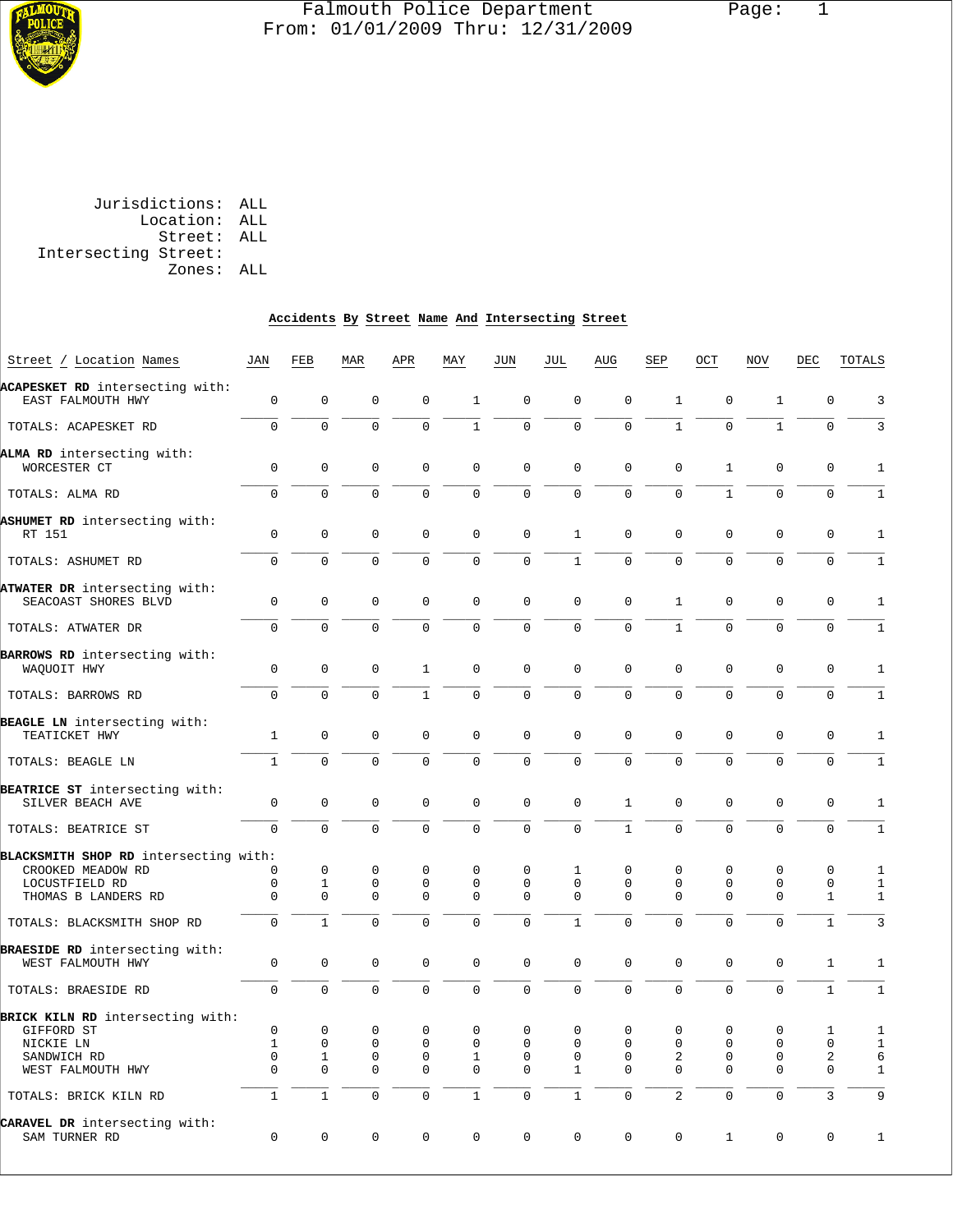# Falmouth Police Department Page: 2 From: 01/01/2009 Thru: 12/31/2009

| TOTALS: CARAVEL DR                                          | 0                   | $\Omega$            | $\Omega$            | 0            | 0                   | 0                   | $\mathbf 0$         | 0            | 0            | 1            |                | 0                   | $\mathbf{1}$ |
|-------------------------------------------------------------|---------------------|---------------------|---------------------|--------------|---------------------|---------------------|---------------------|--------------|--------------|--------------|----------------|---------------------|--------------|
| CAROLYN LN intersecting with:<br>EAST FALMOUTH HWY          | $\mathbf 0$         | 0                   | 0                   | 0            | 0                   | 0                   | $\mathbf 0$         | 0            | 1            | 0            | 0              | 0                   | 1            |
| TOTALS: CAROLYN LN                                          | $\mathbf 0$         | $\mathbf 0$         | $\mathbf 0$         | $\mathbf 0$  | $\mathbf 0$         | $\mathbf 0$         | $\mathbf 0$         | 0            | $\mathbf{1}$ | $\mathbf 0$  | 0              | $\mathbf 0$         | 1            |
| CARRIAGE SHOP RD intersecting with:<br>OLD MEETING HOUSE RD | 0                   | 0                   | $\mathbf 0$         | $\mathbf 0$  | $\mathbf 0$         | $\mathbf 0$         | $\mathbf 0$         | 0            | $\mathbf 0$  | $\mathbf 0$  | 1              | $\mathsf 0$         | 1            |
| TOTALS: CARRIAGE SHOP RD                                    | $\mathbf 0$         | 0                   | $\mathbf 0$         | $\mathbf 0$  | $\mathbf 0$         | $\mathsf 0$         | $\mathbf 0$         | 0            | $\mathbf 0$  | 0            | $\mathbf{1}$   | 0                   | 1            |
| CEDAR ST intersecting with:<br>MARAVISTA AVE                | 0                   | 0                   | 0                   | 0            | 0                   | $\mathbf 0$         | $\mathbf 0$         | 1            | 0            | 0            | 0              | 0                   | 1            |
| TOTALS: CEDAR ST                                            | $\Omega$            | $\Omega$            | $\Omega$            | $\Omega$     | $\Omega$            | $\Omega$            | $\Omega$            | $\mathbf{1}$ | $\Omega$     | $\Omega$     | $\Omega$       | $\mathbf 0$         | 1            |
| CENTRAL AVE intersecting with:<br>EAST FALMOUTH HWY         | 0                   | $\mathbf 0$         | 0                   | 0            | 2                   | $\mathbf 0$         | 0                   | 1            | 0            | 2            | 0              | 0                   | 5            |
| TOTALS: CENTRAL AVE                                         | $\mathbf 0$         | $\mathbf{0}$        | $\mathbf 0$         | $\mathbf 0$  | $\overline{a}$      | $\mathbf 0$         | $\mathbf 0$         | $\mathbf 1$  | $\mathbf 0$  | 2            | 0              | $\mathbf 0$         | 5            |
| CHAPOQUOIT RD intersecting with:<br>WEST FALMOUTH HWY       | 0                   | $\mathbf 0$         | 0                   | $\mathbf 0$  | $\mathbf 0$         | $\mathbf 0$         | 1                   | 0            | $\mathbf 0$  | $\mathbf 0$  | $\mathbf{0}$   | 0                   | 1            |
| TOTALS: CHAPOQUOIT RD                                       | $\mathbf 0$         | 0                   | 0                   | $\mathbf 0$  | $\mathbf 0$         | $\mathbf 0$         | 1                   | 0            | $\mathbf 0$  | 0            | 0              | $\mathbf 0$         | 1            |
| CHILMARK DR intersecting with:<br>SANDWICH RD               | $\mathbf 0$         | $\mathbf 0$         | $\mathbf 0$         | 1            | $\mathbf 0$         | $\mathbf 0$         | $\mathbf 0$         | $\mathbf 0$  | $\mathbf 0$  | $\mathbf 0$  | 0              | 0                   | 1            |
| TOTALS: CHILMARK DR                                         | $\mathbf 0$         | $\Omega$            | $\mathbf 0$         | $\mathbf{1}$ | $\mathbf{0}$        | $\mathbf 0$         | $\mathbf 0$         | $\Omega$     | $\Omega$     | 0            | 0              | $\mathbf 0$         | 1            |
| CLIFFWOOD LN intersecting with:<br>QUAKER RD                | 0                   | 0                   | 0                   | $\mathbf 0$  | $\mathbf 0$         | 1                   | $\mathbf 0$         | 0            | 0            | 0            | 0              | 0                   | 1            |
| TOTALS: CLIFFWOOD LN                                        | $\mathbf 0$         | $\mathbf 0$         | $\mathbf 0$         | $\mathbf 0$  | $\mathbf{0}$        | $\mathbf{1}$        | $\mathbf 0$         | $\mathbf 0$  | $\mathbf 0$  | $\mathbf 0$  | $\mathbf{0}$   | $\mathbf 0$         | 1            |
| CLOVERFIELD WAY intersecting with:<br>RT 151                | 0                   | $\mathbf 0$         | 0                   | 2            | $\mathbf 0$         | $\mathbf 0$         | $\mathbf 0$         | 0            | 0            | 0            | 1              | 0                   | 3            |
| TOTALS: CLOVERFIELD WAY                                     | $\mathbf 0$         | 0                   | $\Omega$            | 2            | $\mathbf 0$         | $\mathbf 0$         | $\Omega$            | $\Omega$     | $\Omega$     | 0            | $\mathbf{1}$   | $\mathbf 0$         | 3            |
| COLLINS RD intersecting with:<br>WAQUOIT HWY                | $\mathsf 0$         | $\mathbf 0$         | 0                   | 1            | $\mathbf 0$         | $\mathbf 0$         | $\mathbf 0$         | 0            | $\mathbf 0$  | $\mathbf{1}$ | $\mathsf 0$    | 0                   | 2            |
| TOTALS: COLLINS RD                                          | $\mathbf 0$         | 0                   | $\mathbf 0$         | $\mathbf{1}$ | $\mathbf 0$         | $\mathbf 0$         | $\mathbf 0$         | 0            | $\mathbf 0$  | $\mathbf{1}$ | 0              | $\mathbf 0$         | 2            |
| CORTE REAL AVE intersecting with:<br>EAST FALMOUTH HWY      | $\mathbf 0$         | 0                   | 0                   | $\mathbf 0$  | $\mathbf 0$         | $\mathbf 0$         | $\mathbf 0$         | 1            | $\mathbf 0$  | $\mathbf 0$  | $\mathbf{0}$   | $\mathbf 0$         | 1            |
| TOTALS: CORTE REAL AVE                                      | $\mathsf{O}\xspace$ | 0                   | $\mathbf 0$         | $\mathbf 0$  | $\mathsf 0$         | $\mathsf 0$         | $\mathsf 0$         | $\mathbf 1$  | $\mathsf 0$  | $\mathbf 0$  | $\overline{0}$ | $\mathbf 0$         | $1\,$        |
| COUNTY RD intersecting with:<br>NORTH FALMOUTH HWY          | 0                   | 0                   | 0                   | 0            | 0                   | 0                   | $\mathbf{1}$        | 0            | 0            | 0            | 0              | 0                   | 1            |
| OLD MAIN RD                                                 | $\Omega$            | $\mathbf{0}$        | $\mathbf 0$         | $\mathbf 0$  | $\mathbf 0$         | $\mathbf{1}$        | $\Omega$            | $\Omega$     | $\Omega$     | 0            | $\mathbf 0$    | $\mathbf 0$         | 1            |
| TOTALS: COUNTY RD                                           | 0                   | $\mathbf 0$         | $\mathsf{O}\xspace$ | $\mathbf 0$  | $\mathbf 0$         | $\mathbf{1}$        | $\mathbf{1}$        | 0            | $\mathbf 0$  | 0            | $\mathbf{0}$   | 0                   | 2            |
| CROCKER RD intersecting with:<br>OLD BARNSTABLE RD          | $\mathbf 0$         | $\mathbf 0$         | $\mathsf{O}\xspace$ | 0            | $\mathsf{O}\xspace$ | $\mathsf{O}\xspace$ | $\mathsf 0$         | $\mathsf 0$  | $\mathbf{1}$ | $\mathsf 0$  | $\mathbf 0$    | $\mathbf 0$         | $1\,$        |
| TOTALS: CROCKER RD                                          | $\mathsf{O}\xspace$ | 0                   | $\mathsf 0$         | 0            | $\mathbf 0$         | $\mathsf{O}\xspace$ | $\mathsf{O}\xspace$ | 0            | $\mathbf{1}$ | 0            | 0              | 0                   | $\mathbf 1$  |
| CROOKED MEADOW RD intersecting with:<br>BLACKSMITH SHOP RD  | 0                   | $\mathsf{O}$        | 0                   | 0            | $\mathsf{O}\xspace$ | $\mathbf 0$         | $\mathbf{1}$        | $\mathbf 0$  | $\mathsf{O}$ | $\mathsf{O}$ | $\mathbf 0$    | $\mathsf 0$         | $1\,$        |
| TOTALS: CROOKED MEADOW RD                                   | $\mathbf 0$         | $\mathsf{O}\xspace$ | $\mathsf{O}\xspace$ | $\mathbf 0$  | $\mathbf 0$         | $\mathsf{O}\xspace$ | $\mathbf{1}$        | 0            | $\mathsf{O}$ | $\mathsf 0$  | 0              | $\mathsf{O}\xspace$ | $\,1\,$      |
| DAVIS RD intersecting with:<br>PALMER AVE                   | 0                   | $\mathbf 0$         | 0                   | $\mathbf 0$  | $\mathbf 0$         | $\mathbf 0$         | $\mathbf{1}$        | $\mathbf 0$  | $\mathsf{O}$ | $\mathsf{O}$ | 0              | 0                   | $1\,$        |
|                                                             |                     |                     |                     |              |                     |                     |                     |              |              |              |                |                     |              |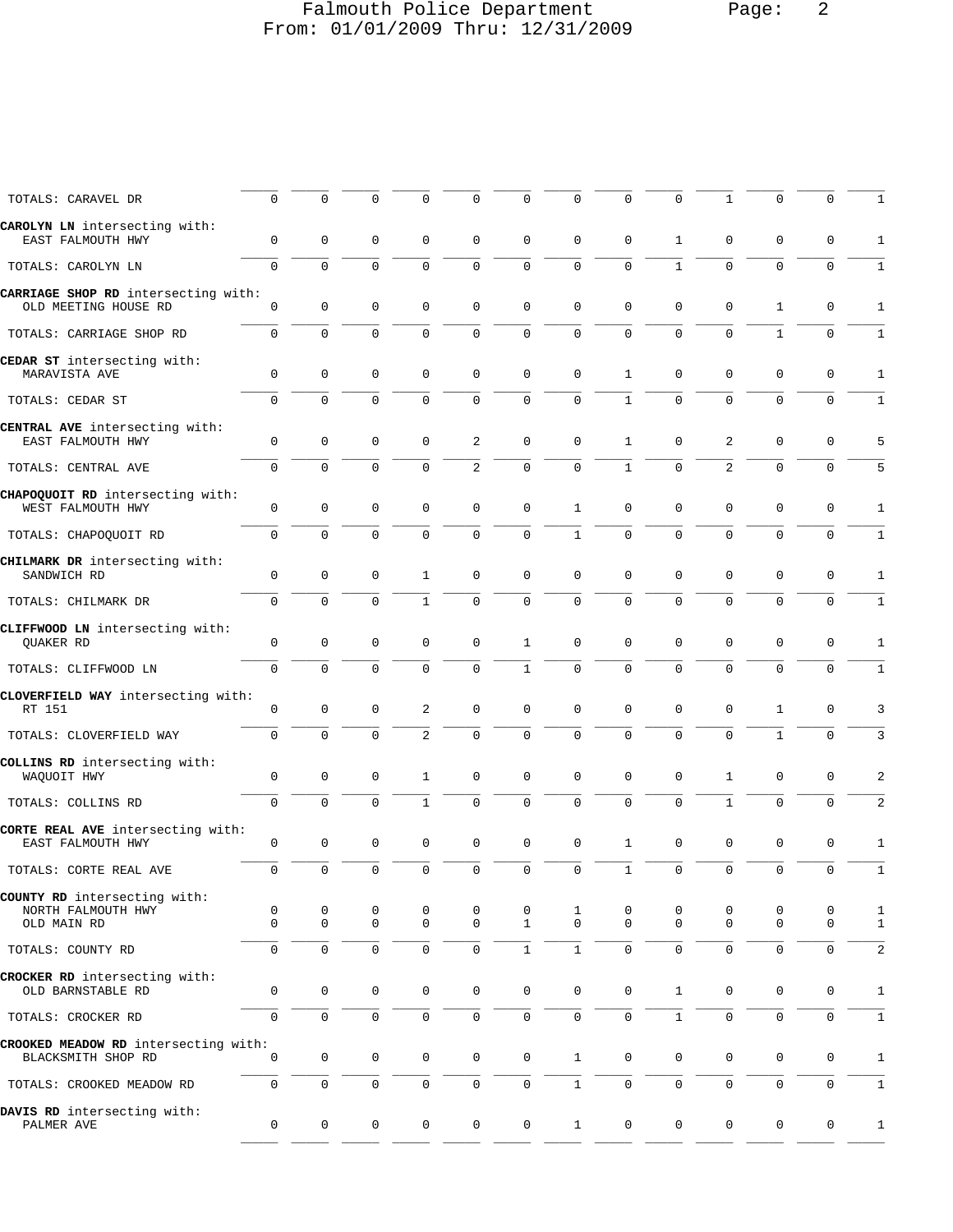## Falmouth Police Department Page: 3 From: 01/01/2009 Thru: 12/31/2009

| TOTALS: DAVIS RD                     | $\mathbf 0$         | 0                   | $\mathbf 0$         | 0                   | $\mathbf 0$         | $\mathbf 0$         | 1                   | 0              | $\mathbf 0$         | 0            | 0              | 0                   | 1              |
|--------------------------------------|---------------------|---------------------|---------------------|---------------------|---------------------|---------------------|---------------------|----------------|---------------------|--------------|----------------|---------------------|----------------|
| DAVIS STRAITS intersecting with:     |                     |                     |                     |                     |                     |                     |                     |                |                     |              |                |                     |                |
|                                      |                     |                     |                     |                     |                     |                     |                     |                |                     |              |                |                     |                |
| DILLINGHAM AVE                       | $\mathbf 0$         | 1                   | 1                   | 1                   | $\mathbf 0$         | $\mathbf 0$         | 1                   | 2              | 0                   | 0            | 1              | 0                   | 7              |
| JONES RD                             | $\mathbf{1}$        | $\Omega$            | $\mathbf 0$         | $\mathbf 0$         | $\mathbf 0$         | $\mathbf{1}$        | $\mathbf 0$         | $\Omega$       | $\Omega$            | $\Omega$     | $\Omega$       | $\mathbf 0$         | 2              |
| SPRING BARS RD                       | $\Omega$            | 0                   | $\mathbf{1}$        | $\mathbf 0$         | $\mathbf 0$         | $\mathbf 0$         | $\mathbf 0$         | 0              | 0                   | 0            | 0              | $\mathbf 0$         | $1\,$          |
| WORCESTER CT                         | $\Omega$            | 0                   | $\mathbf 0$         | $\mathbf 0$         | $\mathbf 0$         | $\mathbf 0$         | $\mathbf{1}$        | $\Omega$       | $\Omega$            | 0            | 0              | $\mathbf 0$         | $\mathbf{1}$   |
| TOTALS: DAVIS STRAITS                | $\mathbf{1}$        | $\mathbf{1}$        | 2                   | $\mathbf{1}$        | $\mathbf 0$         | $\mathbf{1}$        | $\overline{a}$      | $\overline{2}$ | $\Omega$            | $\mathbf 0$  | $\mathbf{1}$   | $\mathbf 0$         | 11             |
| DAVISVILLE RD intersecting with:     |                     |                     |                     |                     |                     |                     |                     |                |                     |              |                |                     |                |
|                                      |                     |                     |                     |                     |                     |                     |                     |                |                     |              |                |                     |                |
| EAST FALMOUTH HWY                    | $\mathbf 0$         | 0                   | 0                   | $\mathbf 0$         | 1                   | $\mathbf 0$         | 0                   | $\Omega$       | 0                   | 1            | $\mathbf 0$    | 0                   | $\overline{c}$ |
| MENAUHANT RD                         | $\mathbf 0$         | 1                   | 0                   | $\mathbf 0$         | $\mathbf 0$         | $\mathbf 0$         | $\mathbf 0$         | 0              | 0                   | $\mathbf 0$  | $\mathbf{0}$   | $\mathbf 0$         | $1\,$          |
| SANDCASTLE DR                        | $\Omega$            | $\mathbf{0}$        | $\mathbf 0$         | $\mathbf 0$         | $\mathbf 0$         | $\mathbf 0$         | $\Omega$            | $\Omega$       | $\mathbf{1}$        | 0            | $\Omega$       | $\mathbf 0$         | 1              |
| TOTALS: DAVISVILLE RD                | $\mathbf 0$         | $\mathbf{1}$        | $\mathbf 0$         | $\mathbf 0$         | $\mathbf{1}$        | $\mathbf 0$         | $\mathbf 0$         | 0              | $\mathbf{1}$        | $\mathbf{1}$ | $\Omega$       | $\mathbf 0$         | 4              |
| DEEPWOOD DR intersecting with:       |                     |                     |                     |                     |                     |                     |                     |                |                     |              |                |                     |                |
| PINECREST BEACH DR                   | 1                   | 0                   | 0                   | $\mathbf 0$         | $\mathbf 0$         | $\mathbf 0$         | $\mathbf 0$         | 0              | 0                   | 0            | 0              | 0                   | $\mathbf 1$    |
|                                      | $\mathbf 0$         | $\mathbf 0$         | $\Omega$            | $\mathbf 0$         | $\mathbf 0$         | $\mathbf 0$         | $\Omega$            | $\mathbf 0$    | $\mathbf 0$         | $\Omega$     | $\Omega$       | $\mathbf{1}$        | $\mathbf{1}$   |
| SANDWICH RD                          |                     |                     |                     |                     |                     |                     |                     |                |                     |              |                |                     |                |
| TOTALS: DEEPWOOD DR                  | $\mathbf{1}$        | $\mathbf 0$         | $\mathbf 0$         | $\Omega$            | $\mathbf 0$         | $\mathbf 0$         | $\mathbf 0$         | 0              | $\mathbf 0$         | $\mathbf 0$  | $\mathbf 0$    | $\mathbf{1}$        | $\overline{2}$ |
| DILLINGHAM AVE intersecting with:    |                     |                     |                     |                     |                     |                     |                     |                |                     |              |                |                     |                |
| DAVIS STRAITS                        | 0                   | 1                   | 1                   | 1                   | 0                   | 0                   | 1                   | 2              | 0                   | 0            | 1              | 0                   | 7              |
| GIFFORD ST                           | $\Omega$            | $\mathbf{1}$        | $\Omega$            | $\Omega$            | $\mathbf 0$         | $\mathbf 0$         | $\Omega$            | $\Omega$       | $\Omega$            | $\mathbf{1}$ | $\Omega$       | $\Omega$            | 2              |
|                                      |                     |                     |                     |                     |                     |                     |                     |                |                     |              |                |                     |                |
| TOTALS: DILLINGHAM AVE               | $\mathbf 0$         | 2                   | $\mathbf{1}$        | $\mathbf{1}$        | $\mathbf 0$         | $\mathsf 0$         | $\mathbf{1}$        | 2              | $\mathbf 0$         | $\mathbf{1}$ | $\mathbf{1}$   | $\mathbf 0$         | 9              |
| DOVE HILL RD intersecting with:      |                     |                     |                     |                     |                     |                     |                     |                |                     |              |                |                     |                |
| NORTH FALMOUTH HWY                   | $\mathbf 0$         | $\mathbf 0$         | $\mathbf 0$         | $\mathbf 0$         | $\mathbf 0$         | $\mathbf 0$         | $\mathbf 0$         | $\mathbf 0$    | $\mathbf 0$         | $\mathbf{1}$ | $\mathbf{0}$   | $\mathsf 0$         | 1              |
|                                      |                     |                     |                     |                     |                     |                     |                     |                |                     |              |                |                     |                |
| TOTALS: DOVE HILL RD                 | $\mathbf 0$         | 0                   | $\overline{0}$      | 0                   | $\mathbf 0$         | $\mathbf 0$         | $\mathbf 0$         | $\mathbf 0$    | $\mathbf 0$         | $\mathbf{1}$ | $\mathbf 0$    | $\mathbf 0$         | $\mathbf{1}$   |
| EAST FALMOUTH HWY intersecting with: |                     |                     |                     |                     |                     |                     |                     |                |                     |              |                |                     |                |
| ACAPESKET RD                         | 0                   | 0                   | 0                   | $\mathbf 0$         | 1                   | $\mathbf 0$         | $\mathbf 0$         | 0              | 1                   | 0            | 1              | 0                   | 3              |
| CAROLYN LN                           | 0                   | 0                   | $\mathbf 0$         | 0                   | $\mathbf 0$         | 0                   | $\mathbf 0$         | 0              | $\mathbf{1}$        | 0            | 0              | 0                   | 1              |
|                                      | $\mathbf 0$         | $\Omega$            | $\mathbf 0$         | $\Omega$            | 2                   | $\mathbf 0$         | $\Omega$            |                | $\Omega$            | 2            | $\Omega$       | $\mathbf 0$         |                |
| CENTRAL AVE                          |                     |                     |                     |                     |                     |                     |                     | 1              |                     |              |                |                     | 5              |
| CORTE REAL AVE                       | $\Omega$            | 0                   | $\mathbf 0$         | $\Omega$            | $\mathbf 0$         | $\mathbf 0$         | $\mathbf 0$         | 1              | $\Omega$            | 0            | $\Omega$       | 0                   | $1\,$          |
| DAVISVILLE RD                        | $\Omega$            | $\Omega$            | $\Omega$            | $\Omega$            | 1                   | 0                   | $\Omega$            | $\Omega$       | 0                   | $\mathbf{1}$ | $\Omega$       | 0                   | $\sqrt{2}$     |
| FRESH POND RD                        | $\mathbf 0$         | 1                   | $\Omega$            | $\mathbf 0$         | $\mathbf 0$         | $\overline{a}$      | 1                   | $\mathbf{1}$   | 0                   | $\Omega$     | $\Omega$       | $\mathbf{1}$        | 6              |
| JOHN PARKER RD                       | 0                   | $\Omega$            | $\mathbf 0$         | 1                   | $\mathbf 0$         | 0                   | $\mathbf 0$         | $\Omega$       | 1                   | 0            | $\Omega$       | $\mathbf 1$         | 3              |
| JUDY ANN DR                          | $\Omega$            | $\Omega$            | $\Omega$            | $\mathbf 0$         | $\mathbf 0$         | 0                   | $\mathbf 0$         | 0              | 0                   | 0            | 0              | 1                   | $\mathbf{1}$   |
|                                      | $\mathbf 0$         | 0                   | 0                   | $\mathbf 0$         | $\mathbf 0$         | 0                   | $\mathbf 0$         | $\Omega$       | 0                   | 1            | 0              | $\mathbf 0$         | $1\,$          |
| LORRAINE RD                          |                     |                     |                     |                     |                     |                     |                     |                |                     |              |                |                     |                |
| MILL POND WAY                        | $\Omega$            | $\Omega$            | $\mathbf 0$         | $\mathbf 0$         | $\mathbf 0$         | 0                   | $\mathbf 0$         | $\Omega$       | 0                   | 1            | $\Omega$       | $\mathbf 0$         | $1\,$          |
| SAO PAULO DR                         | $\Omega$            | $\Omega$            | $\Omega$            | $\Omega$            | $\mathbf 0$         | 0                   | $\mathbf 0$         | 1              | 0                   | $\Omega$     | $\Omega$       | $\mathbf 0$         | 1              |
| SEACOAST SHORES BLVD                 | $\Omega$            | $\Omega$            | $\mathbf 0$         | $\mathbf 0$         | $\mathbf 0$         | 0                   | $\mathbf 0$         | 1              | 0                   | $\Omega$     | 0              | $\mathbf 0$         | $1\,$          |
| SHOREWOOD DR                         | 0                   | 0                   | $\mathbf 0$         | 0                   | $\mathbf 0$         | 0                   | $\mathbf 0$         | 0              | 0                   | 0            | $\mathbf{1}$   | $\mathsf 0$         | $\mathbf{1}$   |
| VIDAL AVE                            | $\Omega$            | $\Omega$            | $\mathbf 0$         | 1                   | $\mathbf 0$         | 0                   | $\Omega$            | 0              | 0                   | 0            | 0              | $\mathbf 0$         | 1              |
|                                      |                     |                     |                     |                     |                     |                     |                     |                |                     |              |                |                     |                |
| TOTALS: EAST FALMOUTH HWY            | $\mathbf 0$         | $\mathbf{1}$        | $\mathbf 0$         | 2                   | 4                   | 2                   | 1                   | 5              | 3                   | 5            | $\overline{2}$ | 3                   | 28             |
| ELLSWORTH DR intersecting with:      |                     |                     |                     |                     |                     |                     |                     |                |                     |              |                |                     |                |
| SEACOAST SHORES BLVD                 | 0                   | 0                   | 0                   | $\mathbf 0$         | $\mathbf 0$         | $\mathbf 0$         | $\mathbf 0$         | 1              | 0                   | 0            | $\mathbf 0$    | 0                   | 1              |
| TOTALS: ELLSWORTH DR                 | $\mathbf 0$         | $\mathbf 0$         | $\mathbf 0$         | $\mathsf{O}\xspace$ | $\mathbf 0$         | $\mathbf 0$         | $\mathbf 0$         | $\mathbf{1}$   | $\mathbf 0$         | $\mathsf 0$  | 0              | $\mathsf 0$         | $\mathbf{1}$   |
|                                      |                     |                     |                     |                     |                     |                     |                     |                |                     |              |                |                     |                |
| ELM RD intersecting with:            |                     |                     |                     |                     |                     |                     |                     |                |                     |              |                |                     |                |
| WOODS HOLE RD                        | 0                   | $\mathsf{O}\xspace$ | $\mathbf 0$         | $\mathbf 0$         | $\mathsf{O}\xspace$ | $\mathbf{1}$        | $\mathbf 0$         | $\mathsf 0$    | 0                   | 0            | $\mathbf 0$    | $\mathbf 0$         | $\mathbf 1$    |
|                                      |                     |                     |                     |                     |                     |                     |                     |                |                     |              |                |                     |                |
| TOTALS: ELM RD                       | $\mathbf 0$         | 0                   | $\mathsf{O}\xspace$ | 0                   | $\mathbf 0$         | $\mathbf 1$         | $\mathsf{O}\xspace$ | 0              | $\mathsf 0$         | $\mathsf 0$  | 0              | $\mathsf 0$         | $\mathbf 1$    |
|                                      |                     |                     |                     |                     |                     |                     |                     |                |                     |              |                |                     |                |
| EQUESTRIAN LN intersecting with:     |                     |                     |                     |                     |                     |                     |                     |                |                     |              |                |                     |                |
| LONGSHANK CIR                        | $\mathsf{O}\xspace$ | $\mathsf{O}$        | $\mathbf{1}$        | 0                   | $\mathbf 0$         | $\mathsf 0$         | $\mathbf 0$         | $\mathsf{0}$   | 0                   | $\mathsf{O}$ | $\mathbf 0$    | 0                   | 1              |
|                                      |                     |                     |                     |                     |                     |                     |                     |                |                     |              |                |                     |                |
| TOTALS: EQUESTRIAN LN                | $\mathbf 0$         | $\mathsf{O}\xspace$ | $\mathbf 1$         | $\mathbf 0$         | $\mathbf 0$         | $\mathsf{O}\xspace$ | $\mathsf{O}\xspace$ | $\mathsf{O}$   | $\mathsf{O}\xspace$ | $\mathsf 0$  | 0              | $\mathsf{O}\xspace$ | $\mathbf{1}$   |
|                                      |                     |                     |                     |                     |                     |                     |                     |                |                     |              |                |                     |                |
| F R LILLIE RD intersecting with:     |                     |                     |                     |                     |                     |                     |                     |                |                     |              |                |                     |                |
| WOODS HOLE RD                        | $\mathbf 0$         | $\mathsf{O}\xspace$ | $\mathbf 0$         | 0                   | $\mathbf 0$         | $\mathsf 0$         | $\mathbf 0$         | $\mathsf 0$    | $\mathbf 0$         | $\mathbf 0$  | $\mathbf{1}$   | 0                   | $\mathbf{1}$   |
|                                      |                     |                     |                     |                     |                     |                     |                     |                |                     |              |                |                     |                |
| TOTALS: F R LILLIE RD                | 0                   | $\mathbf 0$         | 0                   | 0                   | $\mathbf 0$         | $\mathbf 0$         | $\mathbf 0$         | $\mathsf 0$    | $\mathsf{O}\xspace$ | 0            | $\mathbf{1}$   | $\mathbf 0$         | $1\,$          |
|                                      |                     |                     |                     |                     |                     |                     |                     |                |                     |              |                |                     |                |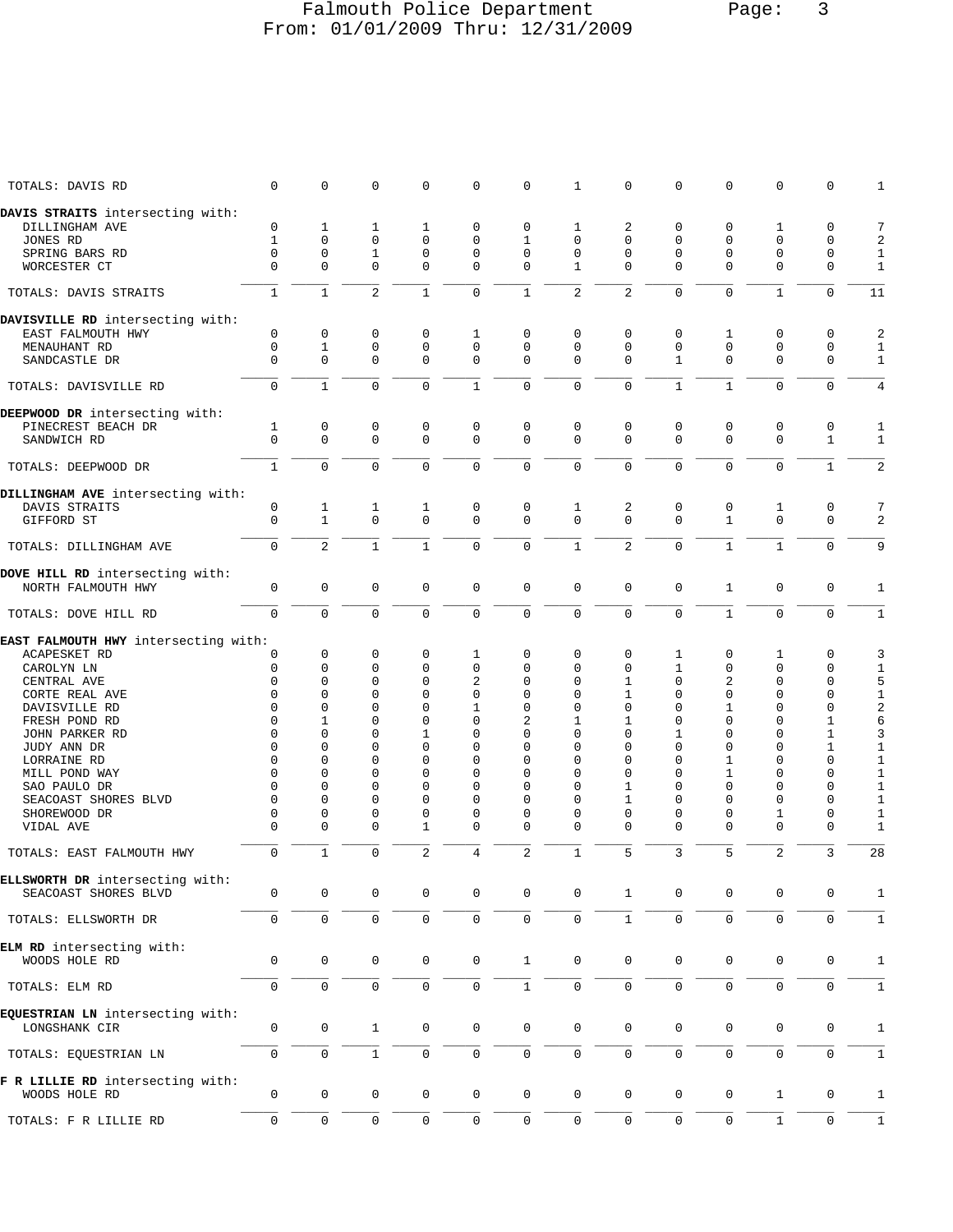# Falmouth Police Department Page: 4 From: 01/01/2009 Thru: 12/31/2009

| FALMOUTH HEIGHTS RD intersecting with:<br><b>JERICHO PATH</b>                                                            | $\Omega$                                                                               | 0                                                                                      | 0                                                                                | $\mathbf 0$                                                                  | $\mathbf 0$                                                            | $\mathbf 0$                                                               | $\mathbf 0$                                                                   | 0                                                                                             | 0                                                           | $\mathbf 0$                                                                  | 1                                                                       | 0                                                                                      | 1                                                                        |
|--------------------------------------------------------------------------------------------------------------------------|----------------------------------------------------------------------------------------|----------------------------------------------------------------------------------------|----------------------------------------------------------------------------------|------------------------------------------------------------------------------|------------------------------------------------------------------------|---------------------------------------------------------------------------|-------------------------------------------------------------------------------|-----------------------------------------------------------------------------------------------|-------------------------------------------------------------|------------------------------------------------------------------------------|-------------------------------------------------------------------------|----------------------------------------------------------------------------------------|--------------------------------------------------------------------------|
| TOTALS: FALMOUTH HEIGHTS RD                                                                                              | $\mathbf 0$                                                                            | $\mathbf 0$                                                                            | $\mathbf 0$                                                                      | $\mathbf 0$                                                                  | $\Omega$                                                               | $\mathbf 0$                                                               | $\mathbf 0$                                                                   | $\mathbf 0$                                                                                   | $\Omega$                                                    | $\mathbf 0$                                                                  | $\mathbf{1}$                                                            | $\mathbf 0$                                                                            | 1                                                                        |
| FIGUERIDO WAY intersecting with:<br>TEATICKET HWY                                                                        | $\mathsf{O}\xspace$                                                                    | $\mathbf 0$                                                                            | $\mathbf 0$                                                                      | $\mathbf 0$                                                                  | $\mathbf 0$                                                            | $\mathbf{1}$                                                              | $\mathbf 0$                                                                   | $\mathbf 0$                                                                                   | $\mathbf 0$                                                 | $\mathbf 0$                                                                  | $\mathbf 0$                                                             | $\mathbf 0$                                                                            | $\mathbf{1}$                                                             |
| TOTALS: FIGUERIDO WAY                                                                                                    | $\mathbf 0$                                                                            | $\mathbf 0$                                                                            | $\mathbf 0$                                                                      | $\mathbf 0$                                                                  | $\mathbf 0$                                                            | $\mathbf{1}$                                                              | $\mathbf 0$                                                                   | $\mathbf 0$                                                                                   | $\mathbf 0$                                                 | $\mathbf 0$                                                                  | $\mathbf 0$                                                             | $\mathbf 0$                                                                            | 1                                                                        |
| FORDHAM RD intersecting with:<br>RT 151                                                                                  | $\mathbf{1}$                                                                           | $\mathbf 0$                                                                            | $\mathbf 0$                                                                      | $\mathbf 0$                                                                  | $\mathbf 0$                                                            | $\mathbf 0$                                                               | $\mathbf 0$                                                                   | $\mathbf 0$                                                                                   | $\mathbf 0$                                                 | $\mathbf 0$                                                                  | 1                                                                       | 0                                                                                      | $\overline{2}$                                                           |
| TOTALS: FORDHAM RD                                                                                                       | $\mathbf{1}$                                                                           | $\Omega$                                                                               | $\Omega$                                                                         | $\Omega$                                                                     | $\mathbf 0$                                                            | $\mathbf 0$                                                               | $\mathsf{O}$                                                                  | $\mathbf 0$                                                                                   | $\Omega$                                                    | $\mathbf 0$                                                                  | $\mathbf{1}$                                                            | $\mathbf 0$                                                                            | 2                                                                        |
| FRESH POND RD intersecting with:<br>EAST FALMOUTH HWY                                                                    | $\mathbf 0$                                                                            | $\mathbf{1}$                                                                           | 0                                                                                | 0                                                                            | $\mathbf 0$                                                            | 2                                                                         | $\mathbf{1}$                                                                  | $\mathbf{1}$                                                                                  | 0                                                           | $\mathbf 0$                                                                  | 0                                                                       | 1                                                                                      | 6                                                                        |
| TOTALS: FRESH POND RD                                                                                                    | $\mathbf 0$                                                                            | $\mathbf{1}$                                                                           | $\Omega$                                                                         | $\Omega$                                                                     | $\mathbf 0$                                                            | $\overline{a}$                                                            | $\mathbf{1}$                                                                  | $\mathbf{1}$                                                                                  | $\Omega$                                                    | $\Omega$                                                                     | $\mathbf 0$                                                             | $\mathbf{1}$                                                                           | 6                                                                        |
| GIFFORD ST intersecting with:<br>BRICK KILN RD<br>DILLINGHAM AVE<br>JONES RD<br>MAIN ST<br>PETERSON RD<br>PINE VALLEY DR | $\mathbf 0$<br>$\Omega$<br>$\Omega$<br>$\Omega$<br>$\mathbf 0$<br>$\Omega$<br>$\Omega$ | $\mathbf 0$<br>1<br>$\mathbf 0$<br>$\Omega$<br>$\mathbf 0$<br>$\Omega$<br>$\mathbf{1}$ | 0<br>0<br>$\mathbf{1}$<br>$\mathbf 0$<br>$\mathbf 0$<br>$\Omega$<br>$\mathbf{1}$ | $\Omega$<br>$\Omega$<br>$\Omega$<br>$\mathbf 0$<br>0<br>$\Omega$<br>$\Omega$ | $\Omega$<br>0<br>$\Omega$<br>1<br>$\Omega$<br>$\Omega$<br>$\mathbf{1}$ | 0<br>$\Omega$<br>$\Omega$<br>$\Omega$<br>$\Omega$<br>$\Omega$<br>$\Omega$ | $\Omega$<br>$\Omega$<br>1<br>$\Omega$<br>$\Omega$<br>$\Omega$<br>$\mathbf{1}$ | 0<br>$\mathbf 0$<br>$\mathbf{1}$<br>$\Omega$<br>$\mathbf 0$<br>$\mathbf{1}$<br>$\overline{a}$ | $\Omega$<br>0<br>$\Omega$<br>0<br>0<br>$\Omega$<br>$\Omega$ | $\Omega$<br>1<br>$\mathbf{1}$<br>$\Omega$<br>0<br>$\Omega$<br>$\overline{2}$ | 0<br>$\Omega$<br>$\Omega$<br>$\mathbf 0$<br>$\mathbf 1$<br>$\mathbf{0}$ | 1<br>$\Omega$<br>$\mathbf 0$<br>$\Omega$<br>$\mathbf 0$<br>$\mathbf 0$<br>$\mathbf{1}$ | 1<br>2<br>$\overline{4}$<br>$\mathbf{1}$<br>$\mathbf{1}$<br>$\mathbf{1}$ |
| TOTALS: GIFFORD ST                                                                                                       |                                                                                        |                                                                                        |                                                                                  |                                                                              |                                                                        |                                                                           |                                                                               |                                                                                               |                                                             |                                                                              | $\mathbf{1}$                                                            |                                                                                        | 10                                                                       |
| GRACE CT intersecting with:<br>SANDWICH RD                                                                               | $\mathsf{O}\xspace$                                                                    | $\mathbf{1}$                                                                           | $\mathbf 0$                                                                      | $\mathbf 0$                                                                  | $\mathbf 0$                                                            | $\mathbf 0$                                                               | $\mathbf 0$                                                                   | $\mathbf 0$                                                                                   | $\mathbf 0$                                                 | $\mathbf 0$                                                                  | $\mathbf 0$                                                             | $\mathbf 0$                                                                            | $\mathbf{1}$                                                             |
| TOTALS: GRACE CT                                                                                                         | $\mathbf 0$                                                                            | $\mathbf{1}$                                                                           | $\mathbf 0$                                                                      | $\mathbf 0$                                                                  | $\mathbf 0$                                                            | $\mathbf 0$                                                               | $\mathsf{O}$                                                                  | $\mathbf 0$                                                                                   | $\mathbf 0$                                                 | $\mathbf 0$                                                                  | $\mathbf 0$                                                             | $\mathbf 0$                                                                            | 1                                                                        |
| GRAND AVE intersecting with:<br>WALDEN AVE                                                                               | $\mathbf 0$                                                                            | $\mathbf 0$                                                                            | $\mathbf 0$                                                                      | $\mathbf 0$                                                                  | $\mathbf 0$                                                            | $\mathbf 0$                                                               | $\mathbf 0$                                                                   | $\mathbf 0$                                                                                   | $\mathbf 0$                                                 | $\mathbf 0$                                                                  | $\mathbf 0$                                                             | 1                                                                                      | 1                                                                        |
| TOTALS: GRAND AVE                                                                                                        | $\mathbf 0$                                                                            | $\mathbf 0$                                                                            | $\mathbf 0$                                                                      | $\mathbf 0$                                                                  | $\mathbf 0$                                                            | $\mathbf 0$                                                               | $\mathbf 0$                                                                   | $\mathbf 0$                                                                                   | $\mathbf 0$                                                 | $\mathbf 0$                                                                  | $\mathbf 0$                                                             | $\mathbf{1}$                                                                           | $\mathbf{1}$                                                             |
| HANKS WAY intersecting with:<br>OLD BARNSTABLE RD                                                                        | $\mathbf{1}$                                                                           | $\mathbf 0$                                                                            | $\mathbf 0$                                                                      | $\mathbf 0$                                                                  | $\mathbf 0$                                                            | $\mathbf 0$                                                               | $\mathbf 0$                                                                   | $\mathbf 0$                                                                                   | $\mathbf 0$                                                 | $\mathbf 0$                                                                  | 0                                                                       | $\mathbf 0$                                                                            | 1                                                                        |
| TOTALS: HANKS WAY                                                                                                        | $\mathbf{1}$                                                                           | $\Omega$                                                                               | $\Omega$                                                                         | $\Omega$                                                                     | $\Omega$                                                               | $\Omega$                                                                  | $\Omega$                                                                      | $\Omega$                                                                                      | $\Omega$                                                    | $\Omega$                                                                     | $\Omega$                                                                | $\mathbf 0$                                                                            | 1                                                                        |
| HATCHVILLE RD intersecting with:<br>SAM TURNER RD<br>SANDWICH RD<br>TOTALS: HATCHVILLE RD                                | 0<br>$\mathbf 0$<br>$\mathbf 0$                                                        | 0<br>$\mathbf 0$<br>$\mathbf 0$                                                        | 1<br>$\mathbf 0$<br>$\mathbf{1}$                                                 | 0<br>$\mathbf 0$<br>$\Omega$                                                 | 0<br>$\mathbf 0$<br>$\Omega$                                           | 0<br>$\Omega$<br>0                                                        | 0<br>$\mathbf{1}$<br>$\mathbf{1}$                                             | 0<br>$\Omega$<br>0                                                                            | 0<br>$\Omega$<br>$\mathbf 0$                                | 0<br>$\mathbf 0$<br>$\mathbf 0$                                              | 0<br>0<br>$\mathbf{0}$                                                  | 0<br>0<br>$\mathbf 0$                                                                  | 1<br>1<br>2                                                              |
| HAYWAY RD intersecting with:<br>OLD BARNSTABLE RD<br>SANDWICH RD                                                         | $\mathbf{1}$<br>$\mathbf 0$                                                            | $\mathsf 0$<br>$\mathbf{1}$                                                            | $\mathsf 0$<br>$\mathbf{1}$                                                      | $\mathsf 0$<br>$\mathbf 0$                                                   | 0<br>$\mathbf 0$                                                       | 0<br>$\mathbf 0$                                                          | 0<br>$\Omega$                                                                 | $\mathsf 0$<br>$\mathbf 0$                                                                    | 0<br>0                                                      | 0<br>$\mathbf 0$                                                             | $\mathsf 0$<br>$\mathbf 0$                                              | 0<br>$\mathbf 0$                                                                       | 1<br>$\overline{a}$                                                      |
| TOTALS: HAYWAY RD                                                                                                        | $\mathbf{1}$                                                                           | $\mathbf{1}$                                                                           | $\mathbf{1}$                                                                     | 0                                                                            | $\mathbf 0$                                                            | $\mathbf 0$                                                               | $\mathbf 0$                                                                   | $\mathbf 0$                                                                                   | $\mathbf 0$                                                 | $\mathsf 0$                                                                  | $\mathbf 0$                                                             | $\mathbf 0$                                                                            | 3                                                                        |
| HEATHER LN intersecting with:<br>WOHELO DR                                                                               | $\mathbf 0$                                                                            | 0                                                                                      | $\mathbf 0$                                                                      | $\mathbf 0$                                                                  | $\mathsf{O}\xspace$                                                    | 0                                                                         | $\mathsf 0$                                                                   | $\mathsf 0$                                                                                   | $\mathbf 0$                                                 | $\mathbf{1}$                                                                 | 0                                                                       | 0                                                                                      | $\mathbf{1}$                                                             |
| TOTALS: HEATHER LN                                                                                                       | $\mathsf 0$                                                                            | $\mathsf 0$                                                                            | $\mathsf{O}\xspace$                                                              | 0                                                                            | $\mathsf{O}\xspace$                                                    | $\mathsf 0$                                                               | $\mathsf{O}$                                                                  | $\mathsf{O}\xspace$                                                                           | $\mathsf{O}\xspace$                                         | $\mathbf{1}$                                                                 | $\mathbf 0$                                                             | $\mathsf{O}\xspace$                                                                    | $\mathbf{1}$                                                             |
| HERITAGE CIR intersecting with:<br>TEATICKET HWY                                                                         | $\mathbf 0$                                                                            | 0                                                                                      | 0                                                                                | 0                                                                            | $\mathsf{O}\xspace$                                                    | $\mathbf{1}$                                                              | $\mathsf 0$                                                                   | 0                                                                                             | $\mathbf 0$                                                 | $\mathsf{O}\xspace$                                                          | $\mathbf 0$                                                             | 0                                                                                      | $\mathbf{1}$                                                             |
| TOTALS: HERITAGE CIR                                                                                                     | $\mathbf 0$                                                                            | 0                                                                                      | 0                                                                                | 0                                                                            | 0                                                                      | $\mathbf{1}$                                                              | 0                                                                             | 0                                                                                             | $\mathbf 0$                                                 | 0                                                                            | 0                                                                       | $\mathbf 0$                                                                            | 1                                                                        |
| HILL AND PLAIN RD intersecting with:<br>SAM TURNER RD                                                                    | $\mathbf{1}$                                                                           | $\mathbf 0$                                                                            | $\mathsf{O}\xspace$                                                              | $\mathsf{O}\xspace$                                                          | $\mathsf{O}\xspace$                                                    | $\mathsf 0$                                                               | $\mathbf 0$                                                                   | 0                                                                                             | 0                                                           | $\mathbf 0$                                                                  | 0                                                                       | $\mathbf 0$                                                                            | $\mathbf{1}$                                                             |
| TOTALS: HILL AND PLAIN RD                                                                                                | $1\,$                                                                                  | $\mathsf 0$                                                                            | $\mathsf{O}\xspace$                                                              | $\mathsf{O}\xspace$                                                          | $\mathsf{O}\xspace$                                                    | $\mathsf 0$                                                               | 0                                                                             | $\mathsf 0$                                                                                   | $\mathsf{O}\xspace$                                         | $\mathsf 0$                                                                  | $\mathsf{O}\xspace$                                                     | $\mathbf 0$                                                                            | $\mathbf{1}$                                                             |
|                                                                                                                          |                                                                                        |                                                                                        |                                                                                  |                                                                              |                                                                        |                                                                           |                                                                               |                                                                                               |                                                             |                                                                              |                                                                         |                                                                                        |                                                                          |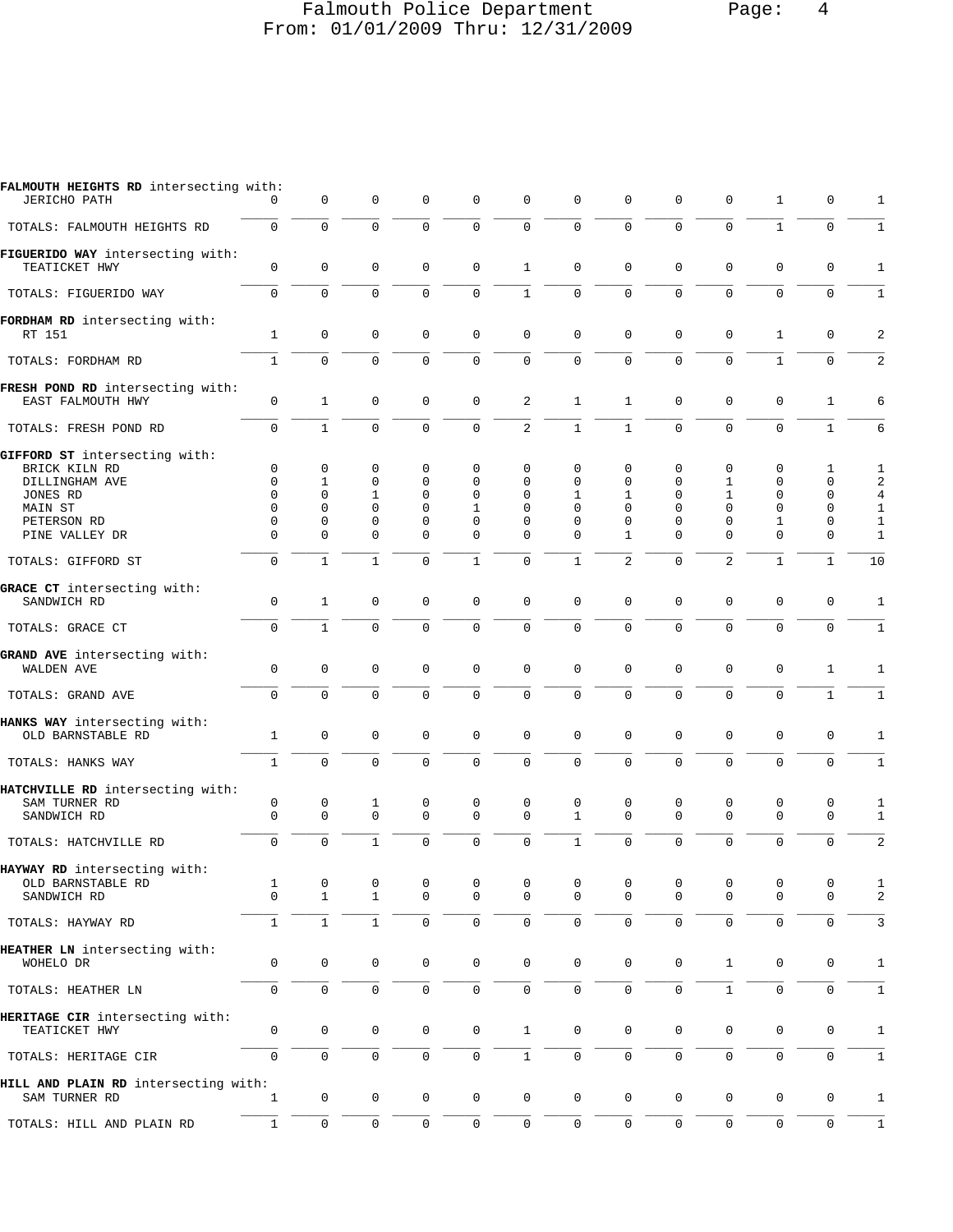#### Falmouth Police Department Page: 5 From: 01/01/2009 Thru: 12/31/2009

| JERICHO PATH intersecting with:<br>FALMOUTH HEIGHTS RD   | 0            | 0            | 0              | 0            | 0            | $\mathbf 0$         | $\mathbf{0}$        | $\mathbf 0$         | 0              | 0            | 1                   | 0            | 1                 |
|----------------------------------------------------------|--------------|--------------|----------------|--------------|--------------|---------------------|---------------------|---------------------|----------------|--------------|---------------------|--------------|-------------------|
| TOTALS: JERICHO PATH                                     | 0            | 0            | 0              | $\mathbf 0$  | $\mathbf 0$  | $\mathbf 0$         | $\mathbf{0}$        | 0                   | $\mathbf 0$    | $\mathbf 0$  | $\mathbf{1}$        | $\mathbf 0$  | $\mathbf{1}$      |
| JOHN PARKER RD intersecting with:                        |              |              |                |              |              |                     |                     |                     |                |              |                     |              |                   |
| EAST FALMOUTH HWY                                        | 0            | 0            | 0              | 1            | 0            | 0                   | 0                   | 0                   | 1              | 0            | 0                   | 1            | 3                 |
| SANDWICH RD                                              | $\Omega$     | $\Omega$     | $\Omega$       | $\Omega$     | $\Omega$     | $\mathbf 0$         | $\Omega$            | $\Omega$            | $\mathbf{1}$   | $\Omega$     | $\mathbf{1}$        | $\mathbf 0$  | 2                 |
| TOTALS: JOHN PARKER RD                                   | 0            | $\mathbf 0$  | $\mathbf 0$    | $\mathbf{1}$ | 0            | $\mathsf 0$         | $\mathbf 0$         | $\Omega$            | $\overline{a}$ | $\mathbf 0$  | $\mathbf{1}$        | $\mathbf{1}$ | 5                 |
| JONES RD intersecting with:                              |              |              |                |              |              |                     |                     |                     |                |              |                     |              |                   |
| DAVIS STRAITS                                            | 1            | 0            | 0              | 0            | 0            | 1                   | $\mathbf 0$         | 0                   | 0              | 0            | 0                   | 0            | 2                 |
| GIFFORD ST                                               | $\Omega$     | 0            | $\mathbf{1}$   | 0            | 0            | 0                   | 1                   | 1                   | $\mathbf 0$    | 1            | 0                   | 0            | $\overline{4}$    |
| MORIN AVE                                                | $\Omega$     | 1            | $\Omega$       | $\Omega$     | $\Omega$     | $\Omega$            | $\Omega$            | $\Omega$            | $\Omega$       | $\Omega$     | $\Omega$            | 0            | $\mathbf{1}$      |
| NURSERY RD                                               | O            | $\Omega$     | 0              | $\Omega$     | $\Omega$     | $\Omega$            | $\Omega$            | $\Omega$            | $\mathbf{1}$   | $\Omega$     | $\Omega$            | 1            | 2                 |
| PALMER AVE                                               | 0            | 0            | 1              | 0            | 0            | 0                   | 0                   | 1                   | 0              | 0            | 0                   | 0            | 2                 |
| TEATICKET HWY                                            | 0            | 0            | 0              | 0            | 0            | 1                   | 1                   | $\Omega$            | 1              | 0            | 0                   | 0            | 3                 |
| TOTALS: JONES RD                                         | $\mathbf{1}$ | $\mathbf{1}$ | $\overline{c}$ | $\mathbf 0$  | 0            | $\overline{c}$      | $\overline{2}$      | 2                   | $\overline{c}$ | $\mathbf{1}$ | $\mathbf 0$         | $\mathbf{1}$ | 14                |
| JUDY ANN DR intersecting with:                           |              |              |                |              |              |                     |                     |                     |                |              |                     |              |                   |
| EAST FALMOUTH HWY                                        | 0            | 0            | 0              | $\mathbf 0$  | 0            | $\mathsf{O}\xspace$ | $\mathbf{0}$        | $\mathbf 0$         | 0              | $\mathbf 0$  | $\mathbf{0}$        | $\mathbf{1}$ | 1                 |
| TOTALS: JUDY ANN DR                                      | 0            | $\mathbf 0$  | 0              | $\mathbf 0$  | 0            | $\mathbf 0$         | $\mathbf 0$         | $\mathbf{0}$        | $\mathbf 0$    | $\mathbf 0$  | $\mathbf{0}$        | $\mathbf{1}$ | $\mathbf{1}$      |
|                                                          |              |              |                |              |              |                     |                     |                     |                |              |                     |              |                   |
| KATHARINE LEE BATES intersecting with:<br>POST OFFICE RD | 0            | $\mathbf 0$  | $\mathbf 0$    | $\mathbf 0$  | 0            | $\mathbf 0$         | $\mathbf 0$         | $\mathbf 0$         | $\mathbf 0$    | $\mathbf{1}$ | $\mathbf 0$         | $\mathbf 0$  | 1                 |
|                                                          |              |              |                |              |              |                     |                     |                     |                |              |                     |              |                   |
| TOTALS: KATHARINE LEE BATES                              | 0            | 0            | 0              | 0            | 0            | $\mathbf 0$         | $\mathbf 0$         | 0                   | $\mathbf 0$    | $\mathbf{1}$ | $\mathbf 0$         | $\mathbf 0$  | 1                 |
| LANTERN LN intersecting with:                            |              |              |                |              |              |                     |                     |                     |                |              |                     |              |                   |
| MAIN ST                                                  | 0            | 0            | 0              | 0            | 0            | $\mathsf 0$         | $\mathbf 0$         | 1                   | 0              | $\mathbf 0$  | $\mathbf 0$         | 0            | 1                 |
| TOTALS: LANTERN LN                                       | 0            | $\mathbf 0$  | $\mathbf 0$    | $\mathbf 0$  | 0            | $\mathbf 0$         | $\mathbf 0$         | $\mathbf{1}$        | $\mathbf 0$    | $\mathbf 0$  | $\mathbf 0$         | $\mathbf 0$  | $\mathbf{1}$      |
|                                                          |              |              |                |              |              |                     |                     |                     |                |              |                     |              |                   |
| LIMERICK LN intersecting with:                           |              | 0            | 0              | $\mathbf 0$  |              | 0                   | $\mathbf 0$         | $\mathbf 0$         | 0              | $\mathbf{1}$ | $\mathsf 0$         | 0            |                   |
| SANDWICH RD                                              | 0            |              |                |              | 0            |                     |                     |                     |                |              |                     |              | 1                 |
| TOTALS: LIMERICK LN                                      | 0            | $\Omega$     | 0              | $\Omega$     | 0            | $\mathbf 0$         | $\mathbf{0}$        | $\Omega$            | $\Omega$       | $\mathbf{1}$ | $\Omega$            | $\mathbf 0$  | 1                 |
| LOCUST ST intersecting with:                             |              |              |                |              |              |                     |                     |                     |                |              |                     |              |                   |
| MILL RD                                                  | 0            | 0            | 0              | 0            | 0            | 0                   | $\mathbf 0$         | 0                   | 0              | 0            | 1                   | 0            | 1                 |
| SIDERS POND RD                                           | $\Omega$     | $\Omega$     | 0              | $\mathbf{1}$ | $\Omega$     | $\mathbf 0$         | $\Omega$            | $\Omega$            | $\Omega$       | $\Omega$     | $\mathbf 0$         | $\mathbf 0$  | $\mathbf{1}$      |
|                                                          |              |              |                |              |              |                     |                     |                     |                |              |                     |              |                   |
| TOTALS: LOCUST ST                                        | 0            | $\mathbf 0$  | 0              | $\mathbf{1}$ | $\mathbf 0$  | $\mathbf 0$         | $\mathbf{0}$        | 0                   | $\mathbf 0$    | $\mathbf 0$  | $\mathbf{1}$        | $\mathbf 0$  | $\overline{c}$    |
| LOCUSTFIELD RD intersecting with:                        |              |              |                |              |              |                     |                     |                     |                |              |                     |              |                   |
| BLACKSMITH SHOP RD                                       | 0            | $\mathbf{1}$ | 0              | $\mathbf 0$  | 0            | $\mathbf 0$         | $\mathbf 0$         | $\mathbf 0$         | $\mathsf 0$    | 0            | $\mathsf 0$         | 0            | 1                 |
| TOTALS: LOCUSTFIELD RD                                   | 0            | $\mathbf{1}$ | $\mathbf 0$    | $\mathbf 0$  | $\mathbf 0$  | $\mathbf 0$         | $\mathbf{0}$        | $\mathbf 0$         | $\mathbf 0$    | $\mathbf 0$  | $\mathbf 0$         | $\mathbf 0$  | $\mathbf{1}$      |
| LONGSHANK CIR intersecting with:                         |              |              |                |              |              |                     |                     |                     |                |              |                     |              |                   |
| EOUESTRIAN LN                                            | 0            | 0            | $\mathbf{1}$   | 0            | 0            | $\mathbf 0$         | $\mathbf{0}$        | $\Omega$            | 0              | 0            | 0                   | 0            | 1                 |
| TOTALS: LONGSHANK CIR                                    | 0            | $\mathsf 0$  | $\mathbf{1}$   | $\mathbf 0$  | 0            | $\mathsf{O}\xspace$ | $\mathsf{O}\xspace$ | $\mathbf 0$         | $\mathbf 0$    | $\mathbf 0$  | $\mathsf{O}\xspace$ | $\mathbf 0$  | $\mathbf{1}$      |
|                                                          |              |              |                |              |              |                     |                     |                     |                |              |                     |              |                   |
| LORRAINE RD intersecting with:                           | 0            | 0            | $\mathsf 0$    | $\mathbf 0$  |              | $\mathsf{O}\xspace$ | $\mathsf 0$         | $\mathsf{O}\xspace$ | 0              | $\mathbf{1}$ | $\mathbf 0$         | $\mathbf 0$  |                   |
| EAST FALMOUTH HWY                                        |              |              |                |              | 0            |                     |                     |                     |                |              |                     |              | $\mathbf{1}$      |
| TOTALS: LORRAINE RD                                      | 0            | 0            | 0              | $\mathsf{O}$ | 0            | $\mathsf{O}\xspace$ | $\mathsf{O}\xspace$ | 0                   | 0              | $\mathbf 1$  | $\mathsf 0$         | 0            | $1\,$             |
| LUSCOMBE AVE intersecting with:                          |              |              |                |              |              |                     |                     |                     |                |              |                     |              |                   |
| WATER ST                                                 | 0            | 0            | $\mathbf 0$    | 0            | $\mathsf{0}$ | $\mathsf 0$         | $\mathbf 0$         | $\mathbf{1}$        | $\mathsf 0$    | 0            | $\mathbf 0$         | $\mathbf 0$  | $\mathbf 1$       |
| TOTALS: LUSCOMBE AVE                                     | 0            | $\mathsf{O}$ | $\mathsf 0$    | 0            | 0            | $\mathsf{O}\xspace$ | $\mathsf{O}\xspace$ | $\mathbf{1}$        | 0              | 0            | $\mathsf 0$         | 0            | $\mathbf{1}$      |
|                                                          |              |              |                |              |              |                     |                     |                     |                |              |                     |              |                   |
| MAIN ST intersecting with:<br>GIFFORD ST                 | 0            | 0            | 0              | 0            | 1            | 0                   | 0                   | 0                   | 0              | 0            | 0                   | 0            |                   |
| LANTERN LN                                               | $\Omega$     | 0            | 0              | $\mathbf 0$  | 0            | 0                   | $\mathsf 0$         | 1                   | 0              | 0            | $\mathbf 0$         | 0            | 1<br>$\mathbf{1}$ |
| NYE RD                                                   | 0            | 0            | 0              | $\mathbf 0$  | 0            | $\mathbf 0$         | $\mathbf{1}$        | $\mathbf 0$         | $\mathsf 0$    | 0            | $\mathsf 0$         | $\mathbf 0$  | $\mathbf{1}$      |
| <b>SCRANTON AVE</b>                                      | 0            | 0            | 0              | 0            | 0            | 1                   | 1                   | 0                   | 0              | 0            | 0                   | 0            | $\overline{a}$    |
|                                                          |              |              |                |              |              |                     |                     |                     |                |              |                     |              |                   |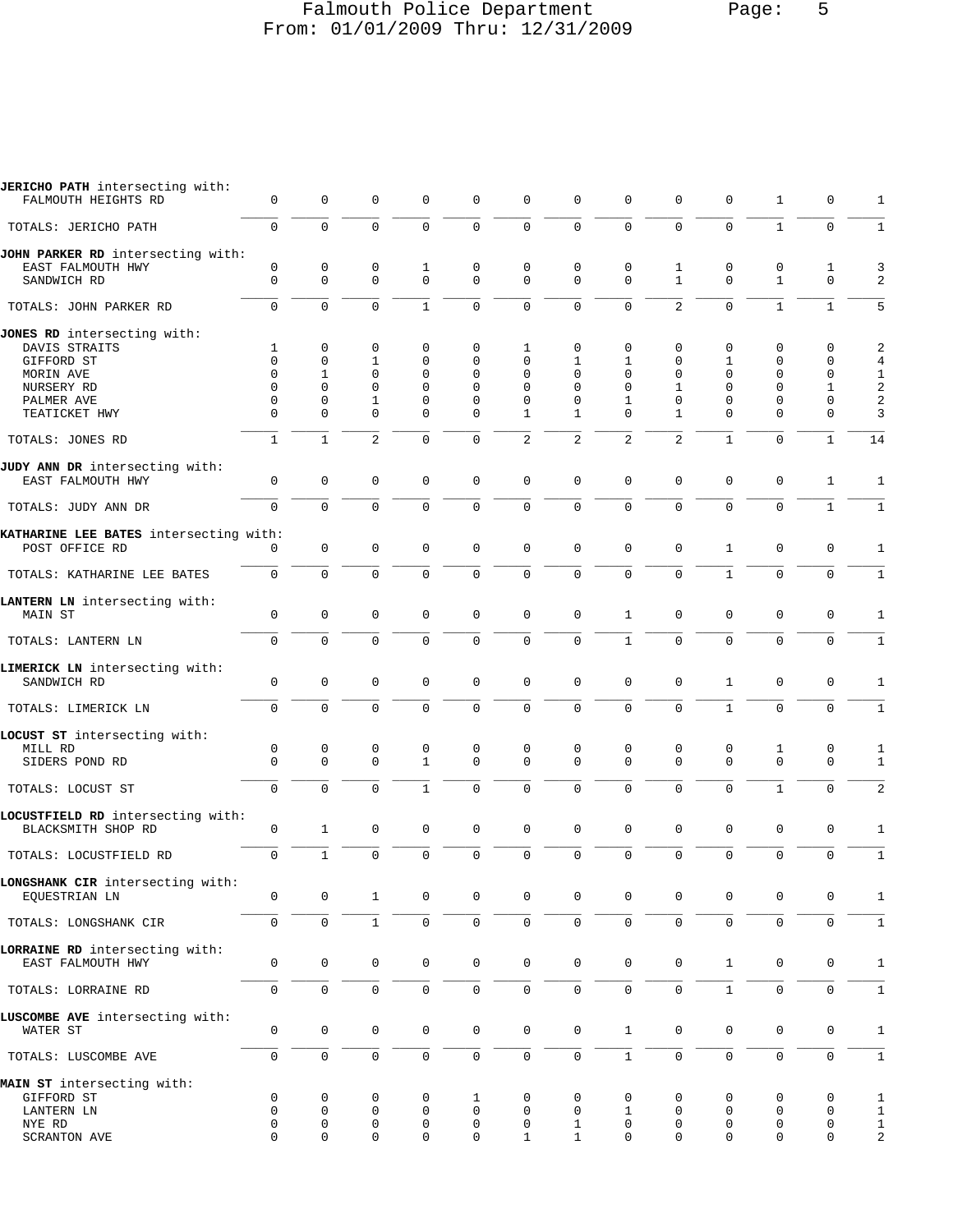# Falmouth Police Department Page: 6 From: 01/01/2009 Thru: 12/31/2009

| SHORE ST<br>TOWN HALL SQ             | $\mathsf 0$<br>$\mathbf 0$ | 0<br>0              | 0<br>$\mathbf 0$ | 0<br>$\mathbf 0$ | 0<br>$\mathbf{1}$   | 0<br>$\mathbf 0$    | $\mathbf 0$<br>$\mathbf{1}$ | 0<br>0       | 1<br>$\mathbf 0$    | 0<br>$\mathbf 0$    | $\mathbf 0$<br>$\mathbf 0$ | 0<br>0              | 1<br>2         |
|--------------------------------------|----------------------------|---------------------|------------------|------------------|---------------------|---------------------|-----------------------------|--------------|---------------------|---------------------|----------------------------|---------------------|----------------|
| TOTALS: MAIN ST                      | $\mathsf{O}$               | 0                   | $\mathbf 0$      | $\Omega$         | 2                   | $\mathbf{1}$        | $\overline{3}$              | $\mathbf{1}$ | $\mathbf{1}$        | $\mathbf{0}$        | 0                          | 0                   | 8              |
| MARAVISTA AVE intersecting with:     |                            |                     |                  |                  |                     |                     |                             |              |                     |                     |                            |                     |                |
| CEDAR ST                             | 0                          | 0                   | 0                | $\mathbf 0$      | 0                   | 0                   | 0                           | 1            | 0                   | 0                   | $\mathbf 0$                | 0                   | 1              |
| MARAVISTA AVE EXT                    | 0                          | 0                   | $\mathbf 0$      | $\mathbf 0$      | $\Omega$            | 1                   | $\mathbf 0$                 | $\Omega$     | $\mathbf 0$         | $\mathbf 0$         | $\mathbf 0$                | 0                   | 1              |
| MENAUHANT RD                         | 0                          | 0                   | $\mathbf 0$      | 1                | 0                   | 0                   | $\mathbf 0$                 | $\mathbf 0$  | 0                   | $\mathbf 0$         | 0                          | 0                   | $1\,$          |
| TEATICKET HWY                        | $\mathbf{1}$               | 0                   | $\mathbf 0$      | $\mathbf 0$      | $\mathbf{0}$        | 0                   | $\Omega$                    | $\Omega$     | 0                   | $\mathbf 0$         | $\mathbf 0$                | $\mathbf 0$         | $\mathbf{1}$   |
| TOTALS: MARAVISTA AVE                | 1                          | $\mathbf 0$         | $\mathbf 0$      | $\mathbf{1}$     | $\mathbf 0$         | $\mathbf{1}$        | $\mathbf 0$                 | $\mathbf{1}$ | $\Omega$            | $\mathbf 0$         | $\mathbf 0$                | 0                   | 4              |
| MARAVISTA AVE EXT intersecting with: |                            |                     |                  |                  |                     |                     |                             |              |                     |                     |                            |                     |                |
| MARAVISTA AVE                        | 0                          | $\mathsf 0$         | 0                | 0                | 0                   | 1                   | 0                           | $\mathbf 0$  | 0                   | 0                   | $\mathbf 0$                | $\mathbf 0$         | $1\,$          |
| TEATICKET HWY                        | 0                          | $\mathbf 0$         | $\mathbf{1}$     | $\mathbf 0$      | $\mathbf{0}$        | $\mathbf 0$         | $\mathbf{1}$                | $\mathbf 0$  | $\mathbf 0$         | $\mathbf 0$         | $\mathbf 0$                | $\mathbf{1}$        | 3              |
| TOTALS: MARAVISTA AVE EXT            | $\mathbf 0$                | $\mathbf 0$         | $\mathbf{1}$     | $\mathbf 0$      | $\mathbf 0$         | $\mathbf{1}$        | $\mathbf{1}$                | 0            | $\mathbf 0$         | $\mathbf 0$         | 0                          | $\mathbf{1}$        | $\overline{4}$ |
| MARINERS LN intersecting with:       |                            | $\mathsf 0$         |                  |                  |                     |                     |                             |              | $\mathbf{1}$        | $\mathbf 0$         | $\mathbf 0$                |                     | $\mathbf{1}$   |
| SHORE ST                             | 0                          |                     | $\mathbf 0$      | 0                | $\mathsf 0$         | $\mathbf 0$         | $\mathbf 0$                 | $\mathbf 0$  |                     |                     |                            | $\mathbf 0$         |                |
| TOTALS: MARINERS LN                  | 0                          | 0                   | $\mathbf 0$      | $\mathbf{0}$     | $\mathbf 0$         | $\mathbf 0$         | $\mathbf 0$                 | 0            | $\mathbf{1}$        | $\mathbf 0$         | $\mathbf 0$                | 0                   | $\mathbf{1}$   |
| MARTIN RD intersecting with:         |                            |                     |                  |                  |                     |                     |                             |              |                     |                     |                            |                     |                |
| WAQUOIT HWY                          | 0                          | $\mathbf{1}$        | $\mathbf 0$      | 1                | 0                   | $\mathbf 0$         | $\mathbf 0$                 | $\mathbf 0$  | 1                   | $\mathbf 0$         | $\mathbf 0$                | 0                   | 3              |
| TOTALS: MARTIN RD                    | $\mathbf 0$                | $\mathbf{1}$        | $\mathbf 0$      | $\mathbf{1}$     | $\mathbf{0}$        | $\mathbf 0$         | $\mathsf{O}\xspace$         | 0            | $\mathbf{1}$        | $\mathbf 0$         | $\mathbf 0$                | 0                   | 3              |
| MENAUHANT RD intersecting with:      |                            |                     |                  |                  |                     |                     |                             |              |                     |                     |                            |                     |                |
| DAVISVILLE RD                        | 0                          | $1\,$               | 0                | 0                | 0                   | 0                   | 0                           | 0            | 0                   | 0                   | 0                          | 0                   | 1              |
| MARAVISTA AVE                        | $\mathbf 0$                | $\mathbf 0$         | $\mathbf 0$      | $\mathbf{1}$     | $\mathbf{0}$        | $\mathbf 0$         | $\mathbf 0$                 | $\mathbf 0$  | $\mathbf 0$         | $\mathbf 0$         | $\mathbf 0$                | $\mathbf 0$         | $\mathbf{1}$   |
| TOTALS: MENAUHANT RD                 | $\mathsf{O}$               | $\mathbf{1}$        | $\mathbf 0$      | $\mathbf{1}$     | $\mathbf 0$         | $\mathbf 0$         | $\mathbf 0$                 | 0            | $\mathbf 0$         | $\mathbf 0$         | $\mathbf 0$                | $\mathbf 0$         | $\overline{2}$ |
|                                      |                            |                     |                  |                  |                     |                     |                             |              |                     |                     |                            |                     |                |
| METOXIT RD intersecting with:        |                            |                     |                  |                  |                     |                     |                             |              |                     |                     |                            |                     |                |
| MOONAKIS RD                          | 0                          | 0                   | $\mathbf 1$      | 0                | 0                   | 0                   | 0                           | 0            | 0                   | 0                   | 0                          | 0                   | $\mathbf{1}$   |
| WAQUOIT HWY                          | $\Omega$                   | $\mathbf{0}$        | $\mathbf 0$      | $\mathbf 0$      | $\mathbf{0}$        | $\mathbf{1}$        | $\mathbf 0$                 | $\Omega$     | $\mathbf 0$         | $\mathbf 0$         | $\mathbf 0$                | $\mathbf 1$         | 2              |
| TOTALS: METOXIT RD                   | $\mathbf 0$                | $\Omega$            | $\mathbf{1}$     | $\Omega$         | $\mathbf 0$         | $\mathbf{1}$        | $\mathbf 0$                 | $\Omega$     | $\Omega$            | $\mathbf 0$         | 0                          | $\mathbf{1}$        | 3              |
| MILL POND WAY intersecting with:     |                            |                     |                  |                  |                     |                     |                             |              |                     |                     |                            |                     |                |
| EAST FALMOUTH HWY                    | 0                          | $\mathsf 0$         | $\mathbf 0$      | 0                | $\mathsf 0$         | $\mathbf 0$         | $\mathbf 0$                 | $\mathbf 0$  | 0                   | $\mathbf{1}$        | $\mathsf 0$                | $\mathsf 0$         | 1              |
|                                      |                            |                     |                  |                  |                     |                     |                             |              |                     |                     |                            |                     |                |
| TOTALS: MILL POND WAY                | $\mathbf 0$                | $\mathbf 0$         | $\mathbf 0$      | $\mathbf 0$      | $\mathbf 0$         | $\mathsf{O}\xspace$ | $\mathsf{O}\xspace$         | 0            | $\mathbf 0$         | $\mathbf{1}$        | $\mathbf 0$                | $\mathbf 0$         | $1\,$          |
| MILL RD intersecting with:           |                            |                     |                  |                  |                     |                     |                             |              |                     |                     |                            |                     |                |
| LOCUST ST                            | 0                          | 0                   | 0                | 0                | 0                   | 0                   | 0                           | 0            | 0                   | 0                   | 1                          | 0                   | 1              |
| SALT POND RD                         | $\mathbf 0$                | $\mathbf 0$         | $\mathbf 0$      | 0                | $\mathbf 0$         | $\mathsf{O}\xspace$ | $\mathbf 0$                 | $\Omega$     | $\mathbf 0$         | $\mathbf 0$         | $\mathbf 0$                | $\mathbf{1}$        | $1\,$          |
|                                      |                            |                     |                  |                  |                     |                     |                             |              |                     |                     |                            |                     |                |
| TOTALS: MILL RD                      | 0                          | $\mathbf 0$         | $\mathbf 0$      | $\Omega$         | $\mathbf 0$         | $\mathbf 0$         | $\mathbf 0$                 | 0            | $\mathbf 0$         | $\mathbf 0$         | $\mathbf{1}$               | $\mathbf{1}$        | 2              |
| MINOT ST intersecting with:          |                            |                     |                  |                  |                     |                     |                             |              |                     |                     |                            |                     |                |
| NURSERY RD                           | 0                          | 1                   | 0                | 0                | 0                   | 0                   | 0                           | 0            | 0                   | 0                   | 0                          | 0                   | 1              |
| PALMER AVE                           | 0                          | 0                   | $\mathbf 0$      | 0                | $\mathsf 0$         | $\mathbf 0$         | $\mathbf 0$                 | $\mathbf 0$  | $\mathbf 0$         | $\mathbf{1}$        | 0                          | $\mathbf 0$         | $\mathbf{1}$   |
| TOTALS: MINOT ST                     | 0                          | $\mathbf{1}$        | $\mathsf 0$      | 0                | $\mathbf 0$         | $\mathsf{O}\xspace$ | $\mathsf{O}\xspace$         | $\mathbf 0$  | $\mathsf 0$         | $\mathbf 1$         | $\mathsf{O}\xspace$        | 0                   | $\sqrt{2}$     |
|                                      |                            |                     |                  |                  |                     |                     |                             |              |                     |                     |                            |                     |                |
| MOONAKIS RD intersecting with:       |                            |                     |                  |                  |                     |                     |                             |              |                     |                     |                            |                     |                |
| METOXIT RD                           | 0                          | 0                   | $\mathbf{1}$     | 0                | 0                   | $\mathsf{O}$        | $\mathsf{O}\xspace$         | $\mathbf 0$  | $\mathbf 0$         | $\mathbf 0$         | $\mathbf 0$                | 0                   | 1              |
|                                      |                            |                     |                  |                  |                     |                     |                             |              |                     |                     |                            |                     |                |
| TOTALS: MOONAKIS RD                  | 0                          | 0                   | $\mathbf 1$      | 0                | 0                   | $\mathbf 0$         | 0                           | $\mathsf 0$  | 0                   | $\mathbf 0$         | $\mathbf 0$                | $\mathbf 0$         | $\mathbf{1}$   |
| MORIN AVE intersecting with:         |                            |                     |                  |                  |                     |                     |                             |              |                     |                     |                            |                     |                |
| JONES RD                             | 0                          | $\mathbf{1}$        | $\mathbf 0$      | 0                | 0                   | $\mathbf 0$         | $\mathsf{O}\xspace$         | $\mathbf 0$  | 0                   | $\mathbf 0$         | $\mathbf 0$                | 0                   | 1              |
|                                      |                            |                     |                  |                  |                     |                     |                             |              |                     |                     |                            |                     |                |
| TOTALS: MORIN AVE                    | 0                          | $\mathbf{1}$        | $\mathsf 0$      | 0                | $\mathsf 0$         | $\mathsf{O}\xspace$ | $\mathsf 0$                 | 0            | $\mathbf 0$         | $\mathsf{O}\xspace$ | 0                          | 0                   | $\mathbf 1$    |
| MOSES RD intersecting with:          |                            |                     |                  |                  |                     |                     |                             |              |                     |                     |                            |                     |                |
| SILVER BEACH AVE                     | 0                          | $\mathbf 0$         | $\mathbf 0$      | 0                | 0                   | 0                   | $\mathbf{1}$                | 0            | 0                   | $\mathbf 0$         | $\mathbf 0$                | $\mathbf 0$         | $\mathbf{1}$   |
| TOTALS: MOSES RD                     | $\mathsf 0$                | $\mathsf{O}\xspace$ | $\mathbb O$      | 0                | $\mathsf{O}\xspace$ | $\mathsf{O}\xspace$ | $1\,$                       | $\mathbb O$  | $\mathsf{O}\xspace$ | $\mathbb O$         | $\mathsf{O}$               | $\mathsf{O}\xspace$ | $1\,$          |
|                                      |                            |                     |                  |                  |                     |                     |                             |              |                     |                     |                            |                     |                |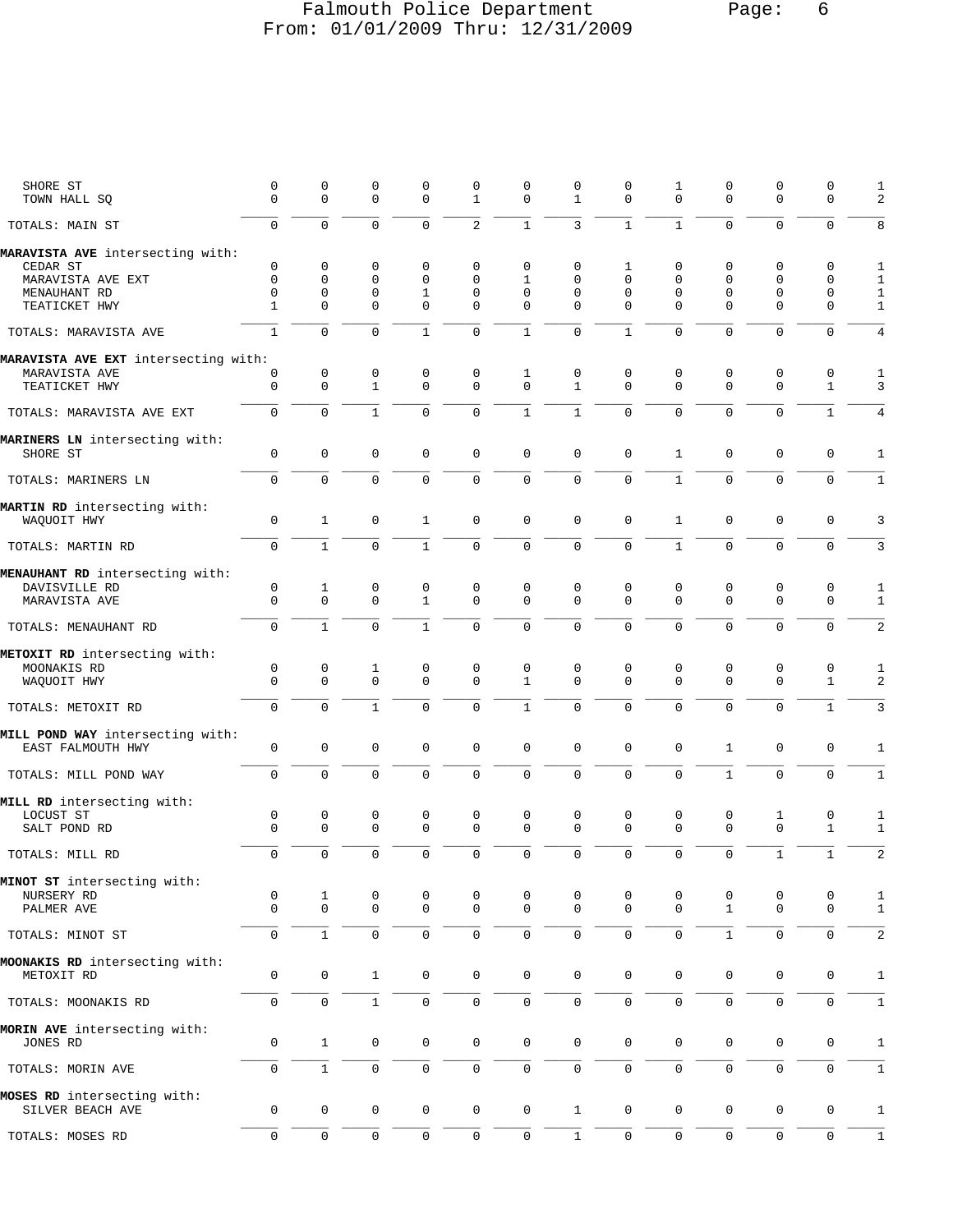#### Falmouth Police Department Page: 7 From: 01/01/2009 Thru: 12/31/2009

| NAUSET AVE EAST intersecting with:<br>QUAKER RD      | 0                          | 0                   | 0                       | 0                 | 0                   | $\mathbf 0$             | $\Omega$             | 0                       | 0                | $\mathbf 0$             | 0                        | 1                          | 1                   |
|------------------------------------------------------|----------------------------|---------------------|-------------------------|-------------------|---------------------|-------------------------|----------------------|-------------------------|------------------|-------------------------|--------------------------|----------------------------|---------------------|
| TOTALS: NAUSET AVE EAST                              | $\mathbf 0$                | 0                   | 0                       | $\mathbf 0$       | $\mathsf 0$         | $\mathbf 0$             | $\Omega$             | $\mathbf 0$             | $\mathbf 0$      | $\mathbf 0$             | $\mathbf 0$              | $\mathbf{1}$               | 1                   |
| NEWTON RD intersecting with:<br>SEACOAST SHORES BLVD | $\mathsf{O}\xspace$        | $\mathsf 0$         | 0                       | 0                 | $\mathsf 0$         | $\mathbf 0$             | $\mathbf{0}$         | 0                       | $\mathbf{1}$     | $\mathbf 0$             | $\mathbf 0$              | 0                          | 1                   |
| TOTALS: NEWTON RD                                    | $\Omega$                   | 0                   | $\Omega$                | $\Omega$          | $\Omega$            | $\mathbf 0$             | $\Omega$             | $\mathbf 0$             | $\mathbf{1}$     | $\Omega$                | $\Omega$                 | $\mathbf 0$                | 1                   |
| NICKIE LN intersecting with:                         |                            |                     |                         |                   |                     |                         |                      |                         |                  |                         |                          |                            |                     |
| BRICK KILN RD                                        | $\mathbf{1}$               | $\mathbf 0$         | $\mathbf 0$             | $\mathbf 0$       | $\mathbf 0$         | $\mathbf 0$             | $\mathbf 0$          | $\mathbf 0$             | $\mathbf 0$      | $\mathbf 0$             | $\mathbf 0$              | $\mathbf 0$                | $\mathbf{1}$        |
| TOTALS: NICKIE LN                                    | $\mathbf{1}$               | $\mathbf 0$         | $\Omega$                | 0                 | $\mathbf 0$         | $\mathbf 0$             | $\mathsf{O}$         | $\mathbf 0$             | $\Omega$         | $\mathbf 0$             | $\Omega$                 | $\mathbf 0$                | $\mathbf{1}$        |
| NORTH FALMOUTH HWY intersecting with:                |                            |                     |                         |                   |                     |                         |                      |                         |                  |                         |                          |                            |                     |
| COUNTY RD                                            | 0                          | 0                   | 0                       | 0<br>$\Omega$     | 0                   | 0                       | 1                    | 0<br>$\Omega$           | 0                | 0                       | 0                        | 0                          | 1                   |
| DOVE HILL RD<br>NORTH HILL DR                        | 0<br>$\mathbf 0$           | 0<br>0              | 0<br>0                  | $\mathbf 0$       | $\Omega$<br>0       | $\Omega$<br>$\mathbf 0$ | $\Omega$<br>0        | $\mathbf{0}$            | $\Omega$<br>1    | 1<br>$\mathbf 0$        | $\Omega$<br>$\mathbf{0}$ | $\Omega$<br>0              | 1<br>1              |
| RT 151                                               | 1                          | $\Omega$            | $\Omega$                | $\Omega$          | $\Omega$            | $\Omega$                | $\Omega$             | $\Omega$                | $\Omega$         | $\Omega$                | 1                        | 0                          | 2                   |
| TOTALS: NORTH FALMOUTH HWY                           | $\mathbf{1}$               | $\mathbf 0$         | 0                       | $\mathbf 0$       | $\mathbf 0$         | $\mathbf 0$             | $\mathbf{1}$         | $\mathbf 0$             | $\mathbf{1}$     | $\mathbf{1}$            | $\mathbf{1}$             | $\mathbf 0$                | 5                   |
| NORTH HILL DR intersecting with:                     |                            |                     |                         |                   |                     |                         |                      |                         |                  |                         |                          |                            |                     |
| NORTH FALMOUTH HWY                                   | 0                          | 0                   | 0                       | 0                 | 0                   | $\mathbf 0$             | $\mathbf 0$          | 0                       | $\mathbf{1}$     | $\mathbf 0$             | 0                        | 0                          | 1                   |
| TOTALS: NORTH HILL DR                                | $\mathbf 0$                | $\mathbf 0$         | $\Omega$                | $\mathbf 0$       | $\mathbf 0$         | $\mathbf 0$             | $\Omega$             | $\Omega$                | $\mathbf{1}$     | $\Omega$                | $\mathbf 0$              | $\mathbf 0$                | 1                   |
| NURSERY RD intersecting with:                        |                            |                     |                         |                   |                     |                         |                      |                         |                  |                         |                          |                            |                     |
| JONES RD<br>MINOT ST                                 | $\mathbf 0$<br>$\mathbf 0$ | 0<br>$\mathbf{1}$   | 0<br>$\Omega$           | 0<br>$\Omega$     | 0<br>0              | 0<br>$\Omega$           | 0<br>$\Omega$        | 0<br>$\Omega$           | 1<br>$\mathbf 0$ | 0<br>$\Omega$           | 0<br>$\Omega$            | 1<br>$\mathbf 0$           | $\overline{c}$<br>1 |
| TOTALS: NURSERY RD                                   | $\mathbf 0$                | $\mathbf{1}$        | $\Omega$                | $\Omega$          | $\mathbf 0$         | $\Omega$                | $\Omega$             | $\mathbf 0$             | $\mathbf{1}$     | $\mathbf{0}$            | $\Omega$                 | $\mathbf{1}$               | 3                   |
| NYE RD intersecting with:                            |                            |                     |                         |                   |                     |                         |                      |                         |                  |                         |                          |                            |                     |
| MAIN ST                                              | $\mathbf 0$                | $\mathbf 0$         | 0                       | 0                 | 0                   | $\mathbf 0$             | $\mathbf{1}$         | 0                       | 0                | $\mathbf 0$             | 0                        | 0                          | 1                   |
| TOTALS: NYE RD                                       | $\Omega$                   | $\Omega$            | $\Omega$                | $\Omega$          | $\mathbf 0$         | $\mathbf 0$             | $\mathbf{1}$         | $\Omega$                | $\Omega$         | $\mathbf 0$             | $\Omega$                 | $\mathbf 0$                | 1                   |
| OCEAN VIEW AVE intersecting with:<br>WEST AVE        | 0                          | 0                   | 0                       | $\mathbf 0$       | 0                   | $\mathbf 0$             | $\mathbf{0}$         | 1                       | $\mathbf 0$      | $\mathbf 0$             | $\mathbf{0}$             | $\mathbf 0$                | 1                   |
|                                                      |                            |                     |                         |                   |                     |                         |                      |                         |                  |                         |                          |                            |                     |
| TOTALS: OCEAN VIEW AVE                               | $\mathbf 0$                | $\mathbf 0$         | 0                       | $\mathbf 0$       | $\mathsf 0$         | $\mathbf 0$             | $\mathbf 0$          | $\mathbf{1}$            | $\mathbf 0$      | $\mathbf 0$             | $\mathbf 0$              | $\mathbf 0$                | 1                   |
| OLD BARNSTABLE RD intersecting with:                 |                            |                     |                         |                   |                     |                         |                      |                         |                  |                         |                          |                            |                     |
| CROCKER RD                                           | 0                          | 0                   | 0                       | 0                 | 0                   | 0                       | $\mathbf 0$          | 0                       | 1                | $\mathbf 0$             | 0                        | $\mathbf 0$                | 1                   |
| HANKS WAY                                            | 1                          | 0<br>$\Omega$       | $\mathbf 0$<br>$\Omega$ | 0<br>$\Omega$     | 0<br>$\Omega$       | 0<br>$\Omega$           | $\Omega$<br>$\Omega$ | $\mathbf 0$<br>$\Omega$ | 0<br>$\Omega$    | $\mathbf 0$<br>$\Omega$ | 0<br>$\Omega$            | 0                          | 1                   |
| HAYWAY RD<br>OLD MEETING HOUSE RD                    | $\mathbf{1}$<br>0          | 0                   | 0                       | $\mathbf{1}$      | 0                   | $\mathbf 0$             | $\mathbf 0$          | $\mathbf{0}$            | 0                | $\mathbf{0}$            | $\mathbf{0}$             | 0<br>$\mathbf 0$           | $1\,$<br>$1\,$      |
| WINDSWEPT RD                                         | $\Omega$                   | $\Omega$            | $\Omega$                | $\mathbf 0$       | $\Omega$            | $\mathbf{1}$            | $\Omega$             | $\Omega$                | 0                | $\Omega$                | $\Omega$                 | $\mathbf 0$                | $\mathbf{1}$        |
| TOTALS: OLD BARNSTABLE RD                            | 2                          | U                   | $\cup$                  | $\mathbf{I}$      | $\cup$              | 1.                      | $\cup$               | $\cup$                  | ı                | 0                       |                          | 0                          |                     |
| OLD MAIN RD intersecting with:                       |                            |                     |                         |                   |                     |                         |                      |                         |                  |                         |                          |                            |                     |
| COUNTY RD                                            | 0                          | $\mathsf{O}\xspace$ | 0                       | 0                 | 0                   | $\mathbf{1}$            | $\mathbf 0$          | 0                       | 0                | 0                       | 0                        | 0                          | 1                   |
| TOTALS: OLD MAIN RD                                  | 0                          | $\mathsf 0$         | $\mathbf 0$             | 0                 | $\mathsf 0$         | $\mathbf{1}$            | $\mathbf 0$          | $\mathbf 0$             | $\mathbf 0$      | $\mathsf 0$             | 0                        | $\mathbf 0$                | 1                   |
| OLD MEETING HOUSE RD intersecting with:              |                            |                     |                         |                   |                     |                         |                      |                         |                  |                         |                          |                            |                     |
| CARRIAGE SHOP RD<br>OLD BARNSTABLE RD                | 0<br>0                     | 0<br>0              | 0<br>0                  | 0<br>$\mathbf{1}$ | 0<br>0              | 0<br>$\mathbf 0$        | $\mathbf 0$<br>0     | 0<br>$\mathsf 0$        | 0<br>0           | 0<br>0                  | 1<br>0                   | $\mathbf 0$<br>$\mathbf 0$ | 1                   |
| ROBERTA JEAN CIR                                     | 0                          | 0                   | 0                       | 0                 | 0                   | $\mathbf 0$             | $\mathbf{1}$         | $\mathbf 0$             | 0                | $\mathbf 0$             | 0                        | 0                          | 1<br>$\mathbf 1$    |
| TOTALS: OLD MEETING HOUSE RD                         | 0                          | $\mathbf 0$         | 0                       | $\mathbf{1}$      | $\mathsf 0$         | $\mathbf 0$             | $\mathbf{1}$         | $\mathbf 0$             | $\mathbf 0$      | $\mathbf 0$             | $\mathbf{1}$             | $\mathbf 0$                | 3                   |
| OSTROM RD intersecting with:                         |                            |                     |                         |                   |                     |                         |                      |                         |                  |                         |                          |                            |                     |
| RED BROOK RD                                         | 0                          | $\mathsf{O}\xspace$ | 0                       | 0                 | $\mathsf{O}\xspace$ | $\mathsf 0$             | $\mathsf 0$          | $\mathsf 0$             | 0                | $\mathbf{1}$            | 0                        | 0                          | $\mathbf 1$         |
| TOTALS: OSTROM RD                                    | 0                          | $\mathsf{O}\xspace$ | 0                       | 0                 | $\mathsf{O}\xspace$ | $\mathsf{O}\xspace$     | 0                    | $\mathsf{O}\xspace$     | 0                | $1\,$                   | $\mathsf{O}$             | $\mathsf{O}\xspace$        | $\mathbf 1$         |
|                                                      |                            |                     |                         |                   |                     |                         |                      |                         |                  |                         |                          |                            |                     |

**OX BOW RD** intersecting with: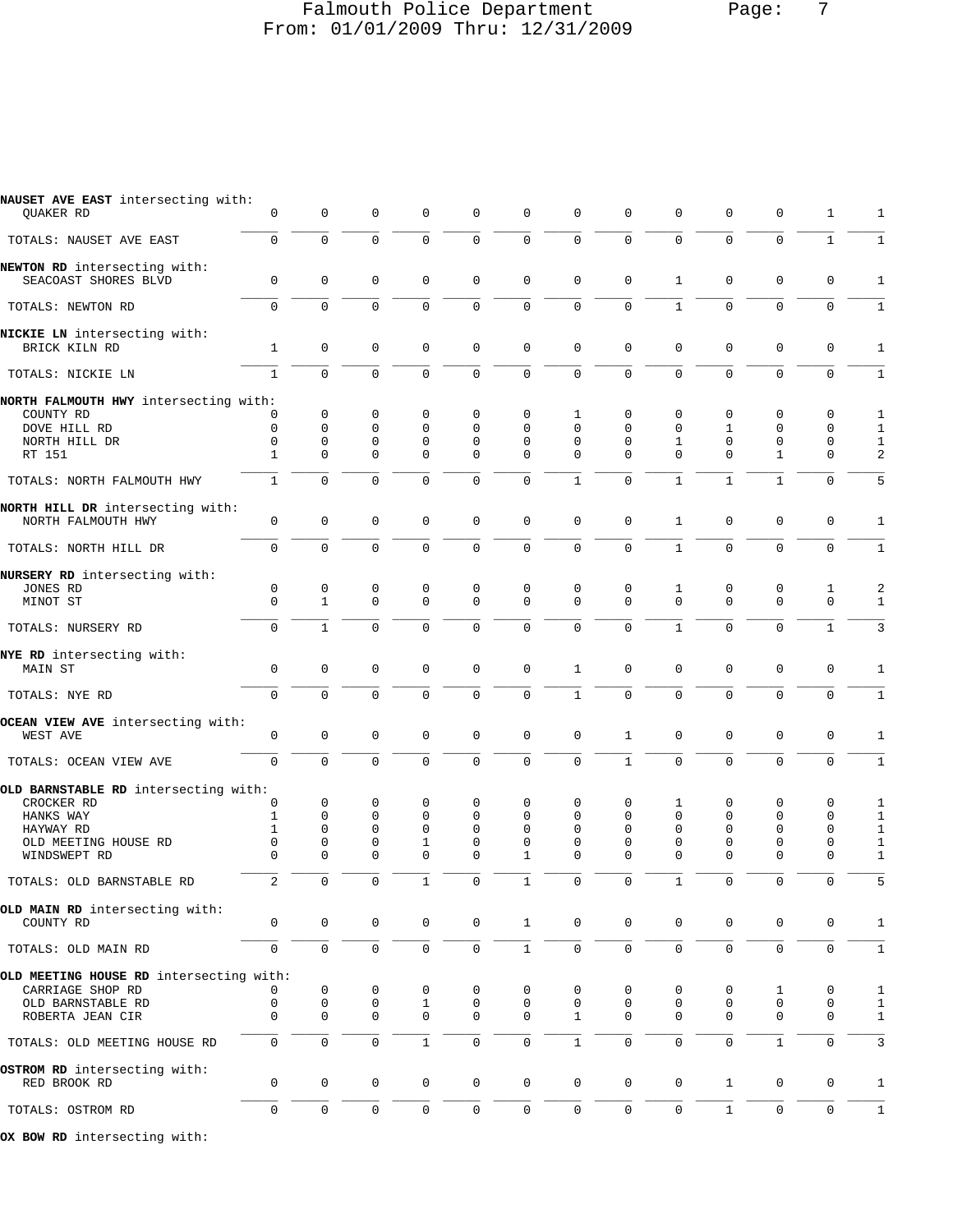# Falmouth Police Department Page: 8 From: 01/01/2009 Thru: 12/31/2009

| TEATICKET HWY                                            | $\mathsf 0$    | $\mathbf 0$         | $\mathbf 0$    | $\mathbf 0$  | $\mathbf 0$         | $\mathbf{1}$ | 0              | $\mathbf 1$    | 0           | $\mathbf{1}$        | 1                   | 1                   | 5              |
|----------------------------------------------------------|----------------|---------------------|----------------|--------------|---------------------|--------------|----------------|----------------|-------------|---------------------|---------------------|---------------------|----------------|
| TOTALS: OX BOW RD                                        | $\mathbf 0$    | $\mathbf 0$         | $\mathbf 0$    | 0            | $\mathbf 0$         | $\mathbf{1}$ | $\mathbf 0$    | $\mathbf{1}$   | $\mathbf 0$ | $\mathbf{1}$        | $\mathbf{1}$        | $\mathbf{1}$        | 5              |
| OYSTER POND RD intersecting with:<br>WOODS HOLE RD       | $\mathsf 0$    | $\mathsf 0$         | $\mathbf 0$    | $\mathbf 0$  | $\mathbf 0$         | $\mathbf 0$  | 1              | 0              | $\mathsf 0$ | $\mathbf 0$         | $\mathbf 0$         | $\mathsf{O}\xspace$ | $\mathbf{1}$   |
| TOTALS: OYSTER POND RD                                   | $\mathsf 0$    | $\mathbf 0$         | $\mathbf 0$    | $\mathbf 0$  | $\mathbf 0$         | 0            | $\mathbf{1}$   | $\mathbf 0$    | $\mathbf 0$ | $\mathbf{0}$        | $\mathbf 0$         | $\mathbf 0$         | 1              |
| PALMER AVE intersecting with:                            |                |                     |                |              |                     |              |                |                |             |                     |                     |                     |                |
| DAVIS RD                                                 | 0              | $\mathbf 0$         | 0              | 0            | $\mathbf 0$         | 0            | 1              | 0              | 0           | 0                   | 0                   | 0                   | 1              |
| JONES RD                                                 | 0              | 0                   | 1              | $\mathbf 0$  | $\mathbf 0$         | 0            | $\Omega$       | 1              | 0           | $\mathbf 0$         | $\mathbf 0$         | $\mathbf 0$         | $\overline{a}$ |
| MINOT ST                                                 | $\Omega$       | 0                   | 0              | $\mathbf 0$  | 0                   | 0            | 0              | 0              | 0           | 1                   | $\mathbf 0$         | 0                   | $\mathbf{1}$   |
|                                                          |                |                     |                |              |                     |              |                |                |             |                     |                     |                     |                |
| ROGERS RD                                                | 0              | 0                   | $\mathbf 0$    | $\mathbf 0$  | $\mathbf{1}$        | 0            | 0              | 0              | 0           | $\mathbf{0}$        | $\mathbf 0$         | $\mathbf 0$         | $1\,$          |
| RT 28 SOUTH                                              | 0              | 0                   | 1              | $\mathbf 0$  | $\mathbf 0$         | 0            | 0              | 0              | 0           | $\mathbf 0$         | $\mathbf 0$         | $\mathbf 0$         | $\mathbf{1}$   |
| TER HEUN DR                                              | 0              | 0                   | 0              | 0            | 0                   | 0            | 0              | 0              | 0           | $\mathbf 0$         | 0                   | 1                   | $\mathbf{1}$   |
| WEST FALMOUTH HWY                                        | $\mathbf 0$    | 0                   | $\mathbf 0$    | $\mathbf{0}$ | $\mathbf{1}$        | $\mathbf 0$  | $\mathbf{1}$   | 0              | $\mathbf 0$ | $\mathbf{0}$        | $\mathbf 0$         | $\mathbf 0$         | $\overline{a}$ |
| TOTALS: PALMER AVE                                       | $\overline{0}$ | $\mathbf 0$         | $\overline{2}$ | 0            | $\overline{2}$      | $\mathsf 0$  | $\overline{2}$ | $\mathbf 1$    | $\mathbf 0$ | $1\,$               | $\mathbf 0$         | $\mathbf{1}$        | 9              |
| PETERSON RD intersecting with:                           |                |                     |                |              |                     |              |                |                |             |                     |                     |                     |                |
| GIFFORD ST                                               | 0              | $\mathsf 0$         | 0              | 0            | $\mathbf 0$         | $\mathbf 0$  | $\mathbf 0$    | 0              | $\mathsf 0$ | 0                   | $\mathbf{1}$        | $\mathsf{O}\xspace$ | $\mathbf{1}$   |
| TOTALS: PETERSON RD                                      | $\mathbf 0$    | $\mathbf 0$         | $\mathbf 0$    | $\mathbf 0$  | $\mathbf 0$         | $\mathbf 0$  | 0              | 0              | $\mathbf 0$ | $\mathbf 0$         | $\mathbf{1}$        | $\mathsf{O}\xspace$ | $\mathbf{1}$   |
| PINE VALLEY DR intersecting with:                        |                |                     |                |              |                     |              |                |                |             |                     |                     |                     |                |
| GIFFORD ST                                               | $\mathsf 0$    | $\mathbf 0$         | $\mathbf 0$    | 0            | $\mathbf 0$         | $\mathbf 0$  | $\mathbf 0$    | $\mathbf{1}$   | 0           | $\mathbf 0$         | 0                   | $\mathbf 0$         | 1              |
| TOTALS: PINE VALLEY DR                                   | $\mathsf 0$    | $\mathbf 0$         | $\mathbf 0$    | $\mathbf 0$  | $\mathbf 0$         | $\mathbf 0$  | $\mathbf 0$    | $\mathbf{1}$   | $\mathbf 0$ | $\mathbf{0}$        | $\mathbf 0$         | $\mathbf 0$         | 1              |
|                                                          |                |                     |                |              |                     |              |                |                |             |                     |                     |                     |                |
| PINECREST BEACH DR intersecting with:                    |                |                     |                |              |                     |              |                |                |             |                     |                     |                     |                |
| DEEPWOOD DR                                              | 1              | 0                   | 0              | 0            | 0                   | 0            | 0              | 0              | 0           | 0                   | 0                   | 0                   | 1              |
| SANDWICH RD                                              | $\mathbf 0$    | $\mathbf 0$         | $\mathbf 0$    | $\mathbf 0$  | $\mathbf 0$         | $\mathbf 0$  | $\mathbf 0$    | 0              | $\mathbf 0$ | $\mathbf 0$         | $\mathbf 0$         | $\mathbf{1}$        | 1              |
| TOTALS: PINECREST BEACH DR                               | $\mathbf{1}$   | $\mathbf 0$         | $\mathbf 0$    | $\Omega$     | $\mathbf 0$         | $\mathbf 0$  | $\mathbf 0$    | $\Omega$       | $\mathbf 0$ | $\mathbf{0}$        | $\mathbf 0$         | $\mathbf{1}$        | $\overline{2}$ |
|                                                          |                |                     |                |              |                     |              |                |                |             |                     |                     |                     |                |
| PLUM HOLLOW RD intersecting with:<br>RT 151              | 1              | 0                   | 0              | 0            | $\mathbf 0$         | $\mathbf 0$  | $\mathbf 0$    | 0              | 0           | 0                   | 0                   | $\mathsf{O}\xspace$ | 1              |
| TOTALS: PLUM HOLLOW RD                                   | $\mathbf{1}$   | $\mathbf 0$         | $\mathsf 0$    | $\mathbf 0$  | $\mathsf{O}\xspace$ | $\mathsf 0$  | 0              | 0              | $\mathbf 0$ | $\mathbf 0$         | $\mathbf 0$         | $\mathsf{O}\xspace$ | $\mathbf{1}$   |
|                                                          |                |                     |                |              |                     |              |                |                |             |                     |                     |                     |                |
| POST OFFICE RD intersecting with:<br>KATHARINE LEE BATES | $\mathsf 0$    | $\mathsf 0$         | 0              | $\mathbf 0$  | $\mathbf 0$         | $\mathbf 0$  | $\mathbf 0$    | 0              | $\mathsf 0$ | 1                   | 0                   | $\mathsf{O}\xspace$ | 1              |
| TOTALS: POST OFFICE RD                                   | $\mathsf 0$    | $\mathbf 0$         | $\mathbf 0$    | $\mathbf 0$  | $\mathbf 0$         | 0            | $\mathsf 0$    | $\mathsf 0$    | $\mathsf 0$ | $\mathbf{1}$        | $\mathbf 0$         | $\mathbf 0$         | $\mathbf{1}$   |
|                                                          |                |                     |                |              |                     |              |                |                |             |                     |                     |                     |                |
| PROSPECT ST intersecting with:<br>WALKER ST              | $\mathsf 0$    | $\mathbf 0$         | 1              | 0            | $\mathbf 0$         | $\mathbf 0$  | $\mathbf 0$    | $\mathsf 0$    | 0           | 0                   | 0                   | $\mathsf{O}\xspace$ | 1              |
|                                                          |                |                     |                |              |                     |              |                |                |             |                     |                     |                     |                |
| TOTALS: PROSPECT ST                                      | $\mathbf 0$    | $\mathbf 0$         | $\mathbf{1}$   | $\Omega$     | $\mathbf 0$         | $\mathbf 0$  | $\mathbf 0$    | $\overline{0}$ | $\mathbf 0$ | $\mathbf 0$         | $\mathbf 0$         | $\mathsf{O}\xspace$ | 1              |
| QUAKER RD intersecting with:                             |                |                     |                |              |                     |              |                |                |             |                     |                     |                     |                |
| CLIFFWOOD LN                                             | 0              | 0                   | 0              | 0            | 0                   |              | 0              | 0              | 0           | 0                   | 0                   | 0                   | 1              |
| NAUSET AVE EAST                                          | $\mathsf 0$    | 0                   | $\mathbf 0$    | 0            | 0                   | 0            | 0              | 0              | $\mathsf 0$ | $\mathbf 0$         | 0                   | 1                   | $\mathbf{1}$   |
| TOTALS: QUAKER RD                                        | 0              | $\mathsf{O}$        | $\mathsf 0$    | $\mathbf 0$  | $\mathsf 0$         | $\,1\,$      | 0              | 0              | 0           | $\mathsf 0$         | $\mathsf{O}\xspace$ | $1\,$               | $\overline{a}$ |
| RANCH RD intersecting with:                              |                |                     |                |              |                     |              |                |                |             |                     |                     |                     |                |
| RT 151                                                   | $\mathbf{1}$   | $\mathsf{O}\xspace$ | 0              | 0            | $\mathbb O$         | $\mathsf 0$  | $\mathbf 0$    | $\mathsf 0$    | 0           | 0                   | $\mathbf 0$         | 0                   | $\mathbf{1}$   |
| TOTALS: RANCH RD                                         | $\mathbf 1$    | $\mathsf{O}\xspace$ | $\mathsf 0$    | $\mathbf 0$  | $\mathbb O$         | $\mathbf 0$  | 0              | 0              | 0           | $\mathsf{O}\xspace$ | $\mathbf 0$         | 0                   | 1              |
|                                                          |                |                     |                |              |                     |              |                |                |             |                     |                     |                     |                |
| RED BROOK RD intersecting with:                          |                |                     |                |              |                     |              |                |                |             |                     |                     |                     |                |
| OSTROM RD                                                | 0              | 0                   | 0              | 0            | 0                   | 0            | 0              | 0              | 0           | 1                   | 0                   | 0                   | 1              |
| WAQUOIT HWY                                              | $\mathsf 0$    | $\mathbf 0$         | $\mathbf{1}$   | $\mathbf 0$  | $\mathbf 0$         | 0            | $\mathbf{1}$   | 0              | 0           | 0                   | $\mathbf{1}$        | $\mathbf{1}$        | 4              |
| TOTALS: RED BROOK RD                                     | $\mathbf 0$    | $\mathsf{O}\xspace$ | $1\,$          | $\mathbf 0$  | $\mathbb O$         | $\mathbb O$  | $\mathbf{1}$   | 0              | 0           | $1\,$               | $1\,$               | $1\,$               | 5              |
|                                                          |                |                     |                |              |                     |              |                |                |             |                     |                     |                     |                |
| ROBERTA JEAN CIR intersecting with:                      |                |                     |                |              |                     |              |                |                |             |                     |                     |                     |                |
| OLD MEETING HOUSE RD                                     | 0              | 0                   | 0              | 0            | $\mathsf{O}\xspace$ | $\mathbb O$  | 1              | 0              | 0           | 0                   | 0                   | 0                   | $\mathbf{1}$   |

 \_\_\_\_\_ \_\_\_\_\_ \_\_\_\_\_ \_\_\_\_\_ \_\_\_\_\_ \_\_\_\_\_ \_\_\_\_\_ \_\_\_\_\_ \_\_\_\_\_ \_\_\_\_\_ \_\_\_\_\_ \_\_\_\_\_ \_\_\_\_\_ TOTALS: ROBERTA JEAN CIR 0 0 0 0 0 0 1 0 0 0 0 0 1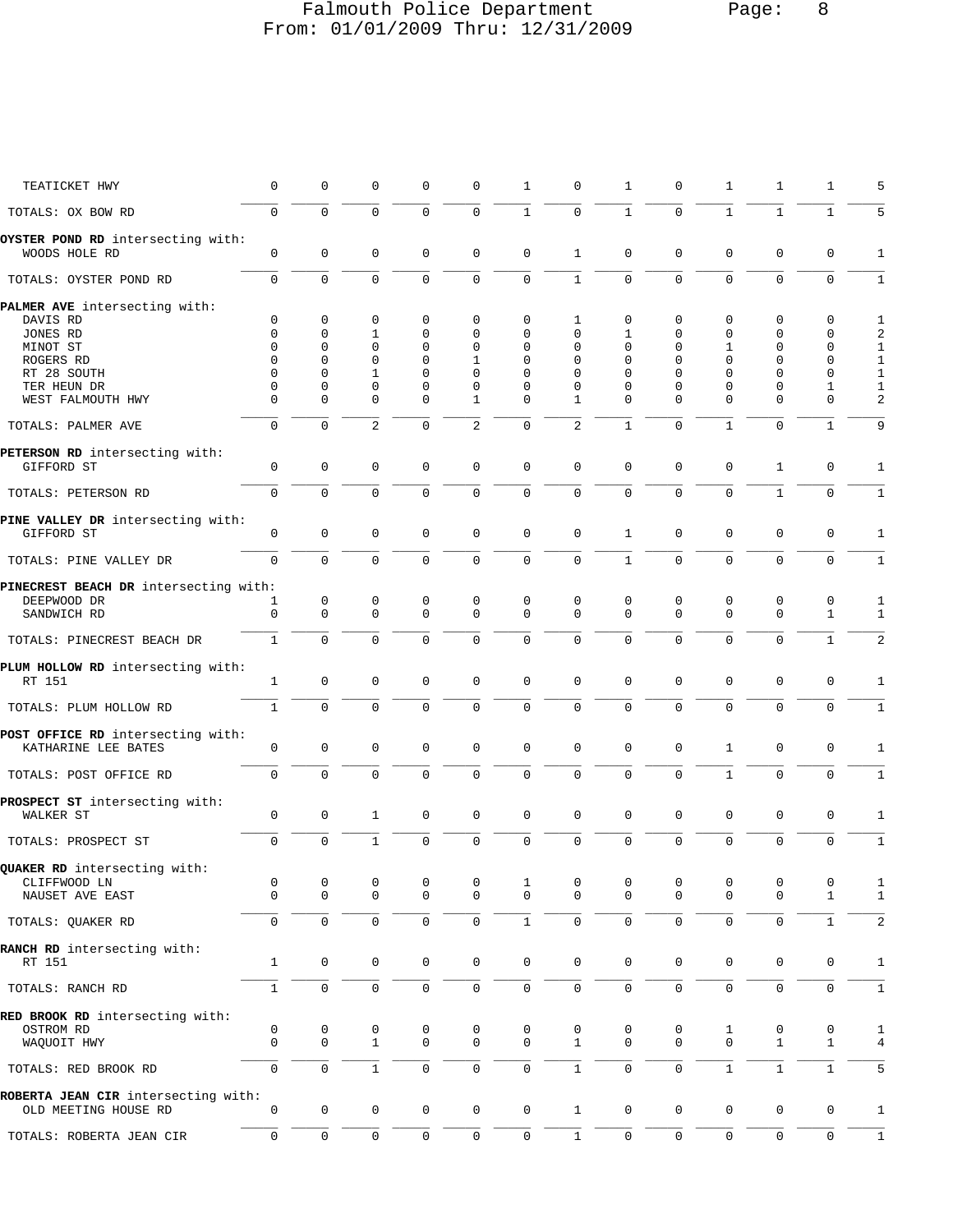#### Falmouth Police Department Page: 9 From: 01/01/2009 Thru: 12/31/2009

PALMER AVE 0 0 0 0 1 0 0 0 0 0 0 0 1

**ROGERS RD** intersecting with:

| TOTALS: ROGERS RD                        | $\mathbf 0$    | $\mathbf 0$  | $\Omega$       | $\Omega$       | 1              | 0            | 0              | 0                   | $\Omega$       | $\Omega$     | $\Omega$     | $\mathbf 0$  |                         |
|------------------------------------------|----------------|--------------|----------------|----------------|----------------|--------------|----------------|---------------------|----------------|--------------|--------------|--------------|-------------------------|
| RT 151 intersecting with:                |                |              |                |                |                |              |                |                     |                |              |              |              |                         |
| <b>ASHUMET RD</b>                        | $\mathbf 0$    | 0            | 0              | 0              | 0              | 0            | 1              | 0                   | 0              | $\mathbf 0$  | 0            | $\mathbf 0$  | 1                       |
| CLOVERFIELD WAY                          | $\Omega$       | 0            | $\Omega$       | $\overline{2}$ | $\Omega$       | $\Omega$     | $\Omega$       | $\Omega$            | $\Omega$       | $\Omega$     | $\mathbf{1}$ | $\Omega$     | 3                       |
| FORDHAM RD                               | $\mathbf{1}$   | $\mathbf 0$  | $\Omega$       | $\Omega$       | $\Omega$       | $\Omega$     | $\Omega$       | $\Omega$            | $\Omega$       | $\Omega$     | $\mathbf{1}$ | $\mathbf 0$  | $\overline{\mathbf{c}}$ |
| NORTH FALMOUTH HWY                       | $\mathbf{1}$   | $\Omega$     | $\Omega$       | $\Omega$       | $\Omega$       | $\Omega$     | $\Omega$       | $\Omega$            | $\Omega$       | $\Omega$     | $\mathbf{1}$ | $\Omega$     | $\overline{c}$          |
|                                          | $\mathbf{1}$   | $\Omega$     | $\Omega$       | $\Omega$       | $\Omega$       | $\Omega$     | $\Omega$       | $\Omega$            | $\Omega$       | $\Omega$     | $\Omega$     | $\Omega$     | $\mathbf{1}$            |
| PLUM HOLLOW RD                           |                |              |                |                |                |              |                |                     |                |              |              |              |                         |
| RANCH RD                                 | $\mathbf{1}$   | $\Omega$     | $\Omega$       | $\Omega$       | $\Omega$       | $\Omega$     | $\Omega$       | $\Omega$            | $\Omega$       | $\Omega$     | $\Omega$     | $\mathbf 0$  | $\mathbf{1}$            |
| RT 28 NORTH                              | $\Omega$       | $\Omega$     | $\Omega$       | $\Omega$       | $\mathbf{1}$   | $\Omega$     | $\Omega$       | $\Omega$            | $\Omega$       | $\mathbf{1}$ | $\Omega$     | $\mathbf 0$  | $\overline{c}$          |
| RT 28 SOUTH                              | $\Omega$       | $\mathbf{1}$ | $\overline{a}$ | $\mathbf{1}$   | $\overline{2}$ | $\mathbf{1}$ | 4              | $\Omega$            | $\Omega$       | $\Omega$     | $\Omega$     | $\mathbf{1}$ | 12                      |
| SAM TURNER RD                            | $\Omega$       | $\Omega$     | $\overline{2}$ | $\mathbf{1}$   | $\Omega$       | $\Omega$     | $\Omega$       | $\Omega$            | $\Omega$       | $\Omega$     | $\Omega$     | $\mathbf 0$  | 3                       |
| SANDWICH RD                              | $\Omega$       | $\Omega$     | $\mathbf{1}$   | $\mathbf{1}$   | $\Omega$       | $\Omega$     | $\mathbf{1}$   | $\Omega$            | $\mathbf{1}$   | $\Omega$     | $\Omega$     | $\Omega$     | $\overline{4}$          |
| TOTALS: RT 151                           | $\overline{4}$ | $\mathbf{1}$ | 5              | 5              | 3              | $\mathbf{1}$ | 6              | $\Omega$            | $\mathbf{1}$   | $\mathbf{1}$ | 3            | $\mathbf{1}$ | 31                      |
| RT 28 NORTH intersecting with:<br>RT 151 | $\mathbf 0$    | $\mathbf 0$  | $\Omega$       | $\mathbf 0$    | $\mathbf{1}$   | $\mathbf 0$  | $\mathbf 0$    | 0                   | $\mathbf 0$    | $\mathbf{1}$ | $\mathbf 0$  | $\mathbf 0$  | $\overline{2}$          |
| TOTALS: RT 28 NORTH                      | $\Omega$       | $\Omega$     | $\Omega$       | $\Omega$       | $\mathbf{1}$   | $\Omega$     | $\Omega$       | $\Omega$            | $\Omega$       | $\mathbf{1}$ | $\Omega$     | $\Omega$     | 2                       |
| RT 28 SOUTH intersecting with:           |                |              |                |                |                |              |                |                     |                |              |              |              |                         |
| PALMER AVE                               | $\mathbf 0$    | $\mathbf 0$  | 1              | 0              | 0              | $\Omega$     | $\Omega$       | $\Omega$            | $\mathbf 0$    | $\mathbf 0$  | 0            | $\mathbf 0$  | $\mathbf{1}$            |
| RT 151                                   | $\mathbf 0$    | $\mathbf{1}$ | 2              | $\mathbf{1}$   | 2              | $\mathbf{1}$ | 4              | $\mathbf{0}$        | $\mathbf 0$    | $\mathbf 0$  | $\mathbf{0}$ | $\mathbf{1}$ | 12                      |
| THOMAS B LANDERS RD                      | $\Omega$       | $\mathbf{1}$ | $\Omega$       | $\Omega$       | $\Omega$       | $\Omega$     | $\Omega$       | $\Omega$            | $\Omega$       | $\Omega$     | $\Omega$     | $\mathbf 0$  | 1                       |
| TOTALS: RT 28 SOUTH                      | $\Omega$       | 2            | 3              | $\mathbf{1}$   | $\overline{a}$ | $\mathbf{1}$ | $\overline{4}$ | $\Omega$            | $\Omega$       | $\Omega$     | $\Omega$     | $\mathbf{1}$ | 14                      |
| SAINT MARKS RD intersecting with:        |                |              |                |                |                |              |                |                     |                |              |              |              |                         |
| TEATICKET HWY                            | $\mathbf{1}$   | $\mathbf 0$  | $\Omega$       | $\mathbf{1}$   | 0              | $\mathbf 0$  | $\Omega$       | $\Omega$            | $\mathbf 0$    | $\mathbf 0$  | $\mathbf 0$  | $\mathbf{1}$ | 3                       |
| TOTALS: SAINT MARKS RD                   | $\mathbf{1}$   | $\mathbf 0$  | $\Omega$       | $\mathbf{1}$   | $\mathbf 0$    | $\mathbf 0$  | $\Omega$       | $\Omega$            | $\mathbf 0$    | $\mathbf 0$  | $\Omega$     | $\mathbf{1}$ | 3                       |
| SALT POND RD intersecting with:          |                |              |                |                |                |              |                |                     |                |              |              |              |                         |
| MILL RD                                  | $\mathbf 0$    | $\mathbf 0$  | $\mathbf 0$    | $\mathbf 0$    | $\mathbf 0$    | $\mathbf 0$  | $\mathbf 0$    | $\mathbf{0}$        | $\mathbf 0$    | $\mathbf 0$  | $\mathsf 0$  | $\mathbf{1}$ | 1                       |
| TOTALS: SALT POND RD                     | $\Omega$       | $\Omega$     | $\Omega$       | $\Omega$       | $\Omega$       | $\Omega$     | $\Omega$       | $\Omega$            | $\Omega$       | $\Omega$     | $\Omega$     | $\mathbf{1}$ | $\mathbf{1}$            |
| SAM TURNER RD intersecting with:         |                |              |                |                |                |              |                |                     |                |              |              |              |                         |
| CARAVEL DR                               | $\mathbf 0$    | $\mathbf 0$  | $\Omega$       | 0              | $\Omega$       | $\Omega$     | $\Omega$       | 0                   | $\mathbf 0$    | 1            | $\Omega$     | $\Omega$     | $\mathbf{1}$            |
| HATCHVILLE RD                            | $\Omega$       | $\mathbf 0$  | $\mathbf{1}$   | $\Omega$       | $\Omega$       | $\Omega$     | $\Omega$       | $\Omega$            | $\Omega$       | $\Omega$     | $\Omega$     | $\Omega$     | 1                       |
| HILL AND PLAIN RD                        | $\mathbf{1}$   | $\mathbf 0$  | $\mathbf 0$    | $\mathbf 0$    | $\Omega$       | $\Omega$     | $\Omega$       | $\Omega$            | $\Omega$       | $\mathbf 0$  | $\mathbf 0$  | $\mathbf 0$  | $\mathbf{1}$            |
|                                          | $\Omega$       |              |                |                |                | $\Omega$     |                | $\Omega$            |                |              |              |              |                         |
| RT 151                                   |                | $\Omega$     | $\overline{2}$ | $\mathbf{1}$   | $\Omega$       |              | $\Omega$       |                     | $\Omega$       | $\Omega$     | $\Omega$     | $\Omega$     | 3                       |
| TOTALS: SAM TURNER RD                    | $\mathbf{1}$   | $\mathbf 0$  | 3              | $\mathbf{1}$   | $\Omega$       | $\Omega$     | $\Omega$       | $\Omega$            | $\Omega$       | $\mathbf{1}$ | $\Omega$     | $\Omega$     | 6                       |
| SANDCASTLE DR intersecting with:         |                |              |                |                |                |              |                |                     |                |              |              |              |                         |
| DAVISVILLE RD                            | $\mathbf 0$    | $\mathbf 0$  | $\Omega$       | 0              | 0              | $\mathbf 0$  | $\Omega$       | $\Omega$            | $\mathbf{1}$   | $\Omega$     | $\mathbf 0$  | $\mathbf 0$  | 1                       |
| TOTALS: SANDCASTLE DR                    | $\Omega$       | $\mathbf 0$  | $\Omega$       | $\Omega$       | $\mathbf 0$    | $\mathbf 0$  | $\Omega$       | $\mathbf 0$         | $\mathbf{1}$   | $\Omega$     | $\Omega$     | $\mathbf 0$  | 1                       |
| SANDWICH RD intersecting with:           |                |              |                |                |                |              |                |                     |                |              |              |              |                         |
| BRICK KILN RD                            | 0              | 1            | 0              | 0              | $\mathbf 1$    | $\mathsf 0$  | 0              | 0                   | 2              | $\mathbf 0$  | 0            | 2            | 6                       |
|                                          | 0              | $\mathsf 0$  | $\mathbf 0$    | $\mathbf{1}$   | 0              | $\mathsf 0$  | 0              | 0                   | 0              | $\mathsf 0$  | $\mathsf 0$  | $\mathbf 0$  | $\mathbf{1}$            |
| CHILMARK DR                              | $\mathbf{0}$   | 0            | 0              | 0              | 0              | 0            | 0              | 0                   | 0              | $\mathsf 0$  | 0            | $\mathbf{1}$ |                         |
| DEEPWOOD DR                              |                |              |                |                |                |              |                |                     |                |              |              |              | 1                       |
| GRACE CT                                 | $\mathbf{0}$   | $\mathbf{1}$ | $\mathbf 0$    | 0              | 0              | $\mathbf 0$  | $\mathbf 0$    | $\mathbf 0$         | $\mathbf 0$    | $\mathbf{0}$ | $\mathbf{0}$ | $\mathbf 0$  | $\mathbf{1}$            |
| HATCHVILLE RD                            | $\mathbf 0$    | $\mathbf 0$  | $\mathbf 0$    | 0              | 0              | 0            | 1              | 0                   | 0              | $\mathbf{0}$ | $\mathbf{0}$ | $\mathbf 0$  | $\mathbf{1}$            |
| HAYWAY RD                                | $\Omega$       | 1            | 1              | 0              | 0              | $\mathbf 0$  | 0              | 0                   | 0              | $\mathbf 0$  | $\mathbf{0}$ | $\mathbf 0$  | $\overline{\mathbf{c}}$ |
| JOHN PARKER RD                           | $\mathbf{0}$   | 0            | $\mathbf 0$    | 0              | 0              | $\mathbf 0$  | $\mathbf 0$    | $\mathbf 0$         | 1              | $\mathbf{0}$ | $\mathbf 1$  | $\mathbf 0$  | $\overline{a}$          |
| LIMERICK LN                              | $\mathbf 0$    | 0            | 0              | 0              | 0              | 0            | 0              | 0                   | 0              | 1            | 0            | $\mathbf 0$  | $\mathbf{1}$            |
| PINECREST BEACH DR                       | $\mathbf 0$    | 0            | 0              | 0              | 0              | 0            | $\mathbf 0$    | 0                   | 0              | $\mathbf{0}$ | 0            | 1            | $\mathbf{1}$            |
| RT 151                                   | $\Omega$       | $\mathbf 0$  | $\mathbf{1}$   | $\mathbf{1}$   | 0              | $\mathbf 0$  | 1              | 0                   | 1              | $\mathbf{0}$ | $\mathbf{0}$ | $\mathbf 0$  | $\overline{4}$          |
| TANGLEWOOD DR                            | $\Omega$       | 0            | 1              | 0              | 0              | $\mathbf 0$  | $\mathbf 0$    | 0                   | 0              | $\mathbf{0}$ | 0            | $\mathbf 0$  | $\mathbf{1}$            |
| TEATICKET HWY                            | $\mathbf 0$    | 0            | $\mathbf 0$    | 0              | 0              | 0            | 3              | 0                   | 0              | 1            | $\mathbf{0}$ | 0            | $\overline{4}$          |
| TURNER RD                                | $\Omega$       | $\mathbf 0$  | $\mathbf 0$    | $\mathbf{1}$   | 0              | $\mathbf 1$  | $\mathbf 0$    | $\mathbf{0}$        | $\mathbf 0$    | $\mathbf 0$  | $\mathbf 0$  | $\mathbf{1}$ | 3                       |
| TOTALS: SANDWICH RD                      | $\mathbf 0$    | $\mathsf{3}$ | $\mathbf{3}$   | 3              | $1\,$          | $\,1\,$      | 5              | $\mathsf{O}\xspace$ | $\overline{4}$ | $\sqrt{2}$   | $\mathbf{1}$ | 5            | 28                      |
|                                          |                |              |                |                |                |              |                |                     |                |              |              |              |                         |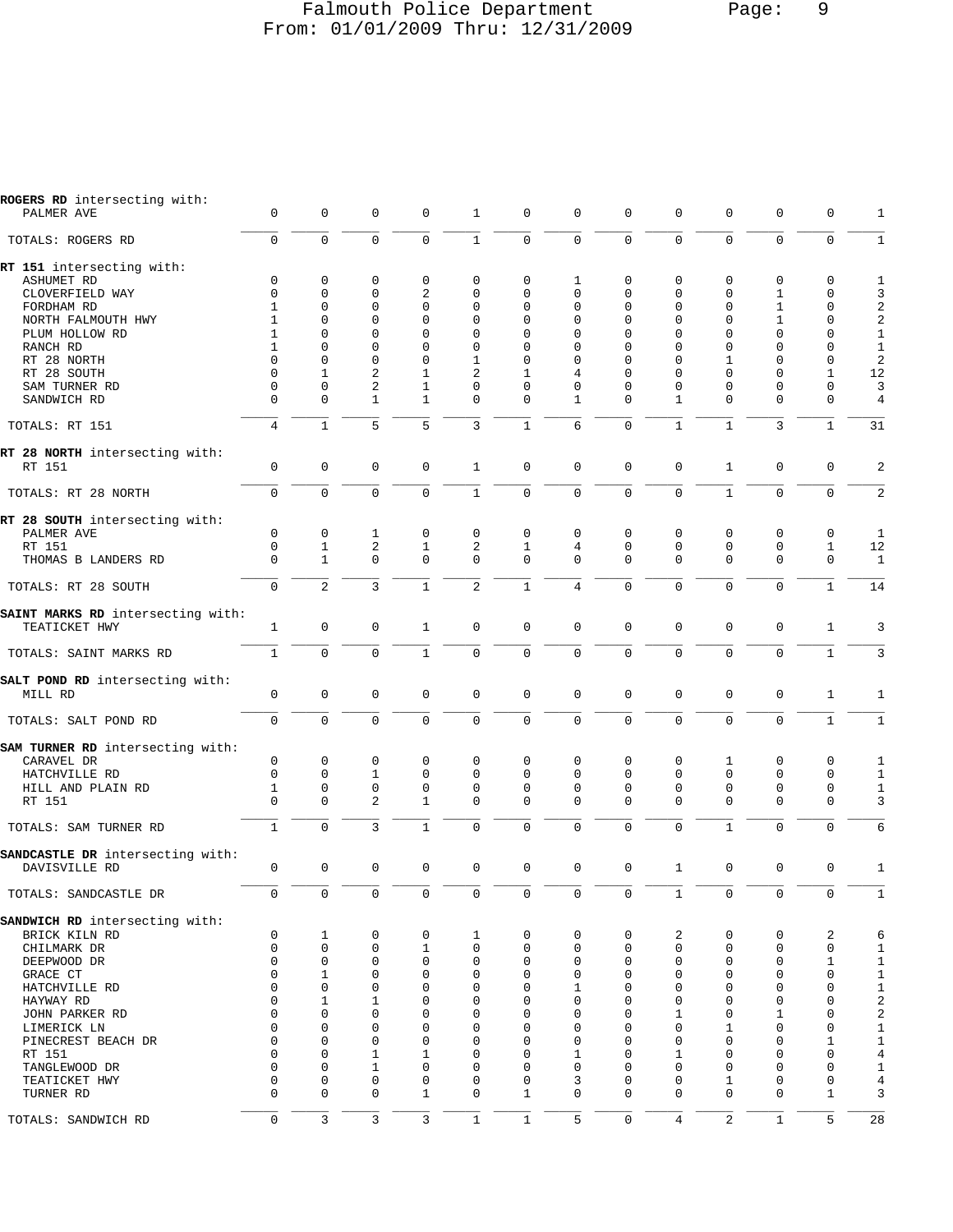## Falmouth Police Department Page: 10 From: 01/01/2009 Thru: 12/31/2009

| SAO PAULO DR intersecting with:<br>EAST FALMOUTH HWY | 0                   | 0           | 0            | 0            | 0           | 0              | 0                   | 1              | 0              | 0            | 0            | 0            | 1            |
|------------------------------------------------------|---------------------|-------------|--------------|--------------|-------------|----------------|---------------------|----------------|----------------|--------------|--------------|--------------|--------------|
| TOTALS: SAO PAULO DR                                 | $\mathbf{0}$        | $\mathbf 0$ | $\mathbf 0$  | $\mathbf 0$  | $\mathbf 0$ | 0              | $\mathbf 0$         | $\mathbf{1}$   | $\mathbf 0$    | $\mathbf 0$  | $\mathbf 0$  | 0            | $\mathbf{1}$ |
| SCHOOL ST intersecting with:                         |                     | 0           | $\mathbf 0$  |              | $\mathbf 0$ | $\mathbf 0$    | $\mathbf{1}$        | $\mathbf 0$    | $\mathbf 0$    | $\mathbf 0$  | $\mathbf 0$  |              |              |
| WATER ST                                             | $\mathbf 0$         |             |              | 0            |             |                |                     |                |                |              |              | 0            | 1            |
| TOTALS: SCHOOL ST                                    | $\mathbf 0$         | 0           | $\mathbf 0$  | 0            | $\mathbf 0$ | $\mathsf 0$    | $\mathbf{1}$        | 0              | $\mathbf 0$    | $\mathbf 0$  | $\mathbf 0$  | $\mathbf 0$  | $\mathbf{1}$ |
| <b>SCRANTON AVE</b> intersecting with:<br>MAIN ST    | 0                   | 0           | $\mathbf 0$  | 0            | $\mathsf 0$ | $\mathbf{1}$   | 1                   | 0              | $\mathbf 0$    | $\mathbf 0$  | 0            | 0            | 2            |
| TOTALS: SCRANTON AVE                                 | $\Omega$            | $\Omega$    | $\mathbf 0$  | 0            | $\mathbf 0$ | $\mathbf{1}$   | $\mathbf{1}$        | $\Omega$       | $\Omega$       | $\mathbf 0$  | $\mathbf 0$  | $\mathbf 0$  | 2            |
| SEACOAST SHORES BLVD intersecting with:              |                     |             |              |              |             |                |                     |                |                |              |              |              |              |
| ATWATER DR                                           | 0                   | $\mathbf 0$ | 0            | 0            | 0           | 0              | 0                   | 0              | 1              | 0            | 0            | 0            | 1            |
| EAST FALMOUTH HWY                                    | $\mathbf 0$         | 0           | $\mathbf 0$  | $\mathbf 0$  | $\Omega$    | 0              | $\Omega$            | 1              | $\mathbf 0$    | 0            | $\mathbf 0$  | 0            | 1            |
| ELLSWORTH DR                                         | $\mathbf 0$         | 0           | $\mathbf 0$  | $\mathbf 0$  | $\mathbf 0$ | 0              | $\mathbf 0$         | 1              | 0              | 0            | $\mathbf 0$  | $\mathbf 0$  | $\mathbf{1}$ |
| NEWTON RD                                            | 0                   | $\Omega$    | $\mathbf 0$  | $\mathbf 0$  | $\mathbf 0$ | 0              | $\Omega$            | $\Omega$       | 1              | $\mathbf 0$  | $\mathbf 0$  | 0            | $\mathbf{1}$ |
| TOTALS: SEACOAST SHORES BLVD                         | $\mathbf 0$         | 0           | $\mathbf 0$  | $\mathbf 0$  | $\mathbf 0$ | $\mathbf 0$    | $\mathbf 0$         | $\overline{2}$ | 2              | $\mathbf 0$  | $\mathbf 0$  | $\mathbf 0$  | 4            |
| SHORE ST intersecting with:                          |                     |             |              |              |             |                |                     |                |                |              |              |              |              |
| MAIN ST                                              | 0                   | 0           | $\mathbf 0$  | 0            | $\mathbf 0$ | $\mathsf 0$    | $\mathbf 0$         | 0              | 1              | $\mathbf 0$  | $\mathbf 0$  | 0            | 1            |
| MARINERS LN                                          | $\mathbf{0}$        | 0           | $\mathbf 0$  | $\mathbf 0$  | $\mathbf 0$ | $\mathbf 0$    | $\mathbf 0$         | $\mathbf 0$    | $\mathbf{1}$   | $\mathbf 0$  | $\mathbf 0$  | $\mathbf 0$  | $\mathbf{1}$ |
| TOTALS: SHORE ST                                     | $\Omega$            | $\Omega$    | $\Omega$     | $\Omega$     | $\mathbf 0$ | $\mathbf 0$    | $\mathbf 0$         | $\Omega$       | $\overline{a}$ | $\mathbf 0$  | $\mathbf 0$  | 0            | 2            |
|                                                      |                     |             |              |              |             |                |                     |                |                |              |              |              |              |
| SHOREWOOD DR intersecting with:<br>EAST FALMOUTH HWY | $\mathbf 0$         | 0           | 0            | 0            | $\mathsf 0$ | 0              | $\mathbf 0$         | 0              | $\mathbf 0$    | $\mathbf 0$  | 1            | 0            | 1            |
| TOTALS: SHOREWOOD DR                                 | $\mathbf 0$         | $\mathbf 0$ | $\mathbf 0$  | $\mathbf 0$  | $\mathbf 0$ | $\mathbf 0$    | $\mathbf 0$         | 0              | $\mathbf 0$    | $\mathbf 0$  | $\mathbf{1}$ | $\mathbf 0$  | $\mathbf{1}$ |
| SIDERS POND RD intersecting with:                    |                     |             |              |              |             |                |                     |                |                |              |              |              |              |
| LOCUST ST                                            | 0                   | 0           | 0            | 1            | $\mathbf 0$ | $\mathsf 0$    | $\mathsf 0$         | 0              | 0              | $\mathbf 0$  | 0            | 0            | 1            |
|                                                      |                     |             |              |              |             |                |                     |                |                |              |              |              |              |
| TOTALS: SIDERS POND RD                               | $\mathbf 0$         | 0           | $\mathbf 0$  | $\mathbf{1}$ | $\mathbf 0$ | $\mathbf 0$    | $\mathsf 0$         | 0              | $\mathbf 0$    | $\mathbf 0$  | $\mathbf 0$  | 0            | $\mathbf{1}$ |
| SILVER BEACH AVE intersecting with:                  |                     |             |              |              |             |                |                     |                |                |              |              |              |              |
| BEATRICE ST                                          | 0                   | 0           | 0            | 0            | 0           | 0              | 0                   | 1              | 0              | 0            | 0            | 0            | 1            |
| MOSES RD                                             | 0                   | 0           | $\mathbf{0}$ | $\mathbf 0$  | $\mathbf 0$ | $\mathbf 0$    | $\mathbf{1}$        | $\Omega$       | $\Omega$       | $\mathbf 0$  | $\mathbf 0$  | 0            | 1            |
|                                                      |                     |             |              |              |             |                |                     |                |                |              |              |              |              |
| TOTALS: SILVER BEACH AVE                             | $\mathbf{0}$        | $\mathbf 0$ | $\mathbf{0}$ | $\mathbf 0$  | $\mathbf 0$ | $\mathbf 0$    | $\mathbf{1}$        | $\mathbf{1}$   | $\Omega$       | $\mathbf 0$  | $\mathbf 0$  | $\mathbf 0$  | 2            |
| SPRING BARS RD intersecting with:                    |                     |             |              |              |             |                |                     |                |                |              |              |              |              |
| DAVIS STRAITS                                        | 0                   | 0           | 1            | 0            | 0           | 0              | 0                   | 0              | 0              | 0            | 0            | 0            | 1            |
| WORCESTER CT                                         | $\mathbf 0$         | 0           | $\mathbf 0$  | $\Omega$     | $\mathbf 0$ | $\overline{2}$ | 3                   | $\Omega$       | $\mathbf{1}$   | $\mathbf{1}$ | $\mathbf 0$  | $\mathbf{1}$ | 8            |
|                                                      |                     |             |              |              |             |                |                     |                |                |              |              |              |              |
| TOTALS: SPRING BARS RD                               | $\mathbf 0$         | $\mathbf 0$ | $\mathbf 1$  | 0            | $\mathbf 0$ | $\overline{2}$ | 3                   | 0              | $\mathbf{1}$   | $\mathbf{1}$ | $\mathbf 0$  | 1            | 9            |
| TANGLEWOOD DR intersecting with:                     |                     |             |              |              |             |                |                     |                |                |              |              |              |              |
| SANDWICH RD                                          | 0                   | 0           | 1            | 0            | 0           | 0              | $\mathbf 0$         | 0              | $\mathbf 0$    | 0            | 0            | 0            |              |
| TOTALS: TANGLEWOOD DR                                | $\mathsf{O}\xspace$ | $\mathbf 0$ | $\mathbf{1}$ | 0            | $\mathsf 0$ | $\mathsf 0$    | $\mathsf{O}\xspace$ | $\mathbf 0$    | $\mathbf 0$    | $\mathbf 0$  | $\mathbf 0$  | $\mathbf 0$  | $\mathbf{1}$ |
| TEATICKET HWY intersecting with:                     |                     |             |              |              |             |                |                     |                |                |              |              |              |              |
| BEAGLE LN                                            | 1                   | 0           | 0            | 0            | 0           | 0              | 0                   | 0              | 0              | 0            | 0            | 0            | 1            |
| FIGUERIDO WAY                                        | $\mathbf{0}$        | 0           | 0            | 0            | 0           | 1              | 0                   | 0              | 0              | 0            | 0            | 0            | $1\,$        |
| HERITAGE CIR                                         | $\mathbf{0}$        | 0           | 0            | 0            | $\mathbf 0$ | 1              | $\mathbf 0$         | 0              | $\mathbf 0$    | 0            | $\mathbf 0$  | $\mathsf 0$  | $1\,$        |
| JONES RD                                             | 0                   | 0           | 0            | 0            | $\mathbf 0$ | 1              | 1                   | 0              | 1              | 0            | $\mathbf 0$  | 0            | 3            |
| MARAVISTA AVE                                        | 1                   | 0           | 0            | $\Omega$     | 0           | 0              | $\mathbf 0$         | $\Omega$       | 0              | 0            | $\mathbf 0$  | 0            | $1\,$        |
| MARAVISTA AVE EXT                                    | 0                   | 0           | 1            | 0            | $\mathbf 0$ | 0              | 1                   | 0              | 0              | 0            | $\mathbf 0$  | $\mathbf{1}$ | 3            |
| OX BOW RD                                            | 0                   | 0           | $\mathbf 0$  | 0            | $\mathbf 0$ | 1              | $\mathbf 0$         | 1              | 0              | 1            | 1            | $\mathbf{1}$ | 5            |
| SAINT MARKS RD                                       | 1                   | 0           | 0            | 1            | $\mathbf 0$ | 0              | $\mathbf 0$         | 0              | $\Omega$       | 0            | $\mathbf 0$  | 1            | 3            |
| SANDWICH RD                                          | $\mathbf 0$         | 0           | 0            | 0            | $\mathbf 0$ | 0              | 3                   | 0              | 0              | 1            | $\mathbf 0$  | $\mathbf 0$  | 4            |
| TEATICKET PATH                                       | 0                   | 0           | 0            | 0            | $\mathbf 0$ | 0              | 1                   | 0              | 1              | 0            | 0            | $\mathsf 0$  | 2            |
| TROTTING PARK RD                                     | $\Omega$            | $\Omega$    | $\Omega$     | 0            | $\mathbf 0$ | $\mathbf 0$    | $\Omega$            | $\Omega$       | 1              | 0            | 1            | 0            | 2            |
| TOTALS: TEATICKET HWY                                | 3                   | $\mathbf 0$ | $\mathbf{1}$ | $\mathbf{1}$ | $\mathbf 0$ | $\overline{4}$ | 6                   | $\mathbf{1}$   | 3              | 2            | 2            | 3            | 26           |
|                                                      |                     |             |              |              |             |                |                     |                |                |              |              |              |              |
| TEATICKET PATH intersecting with:                    |                     |             |              |              |             |                |                     |                |                |              |              |              |              |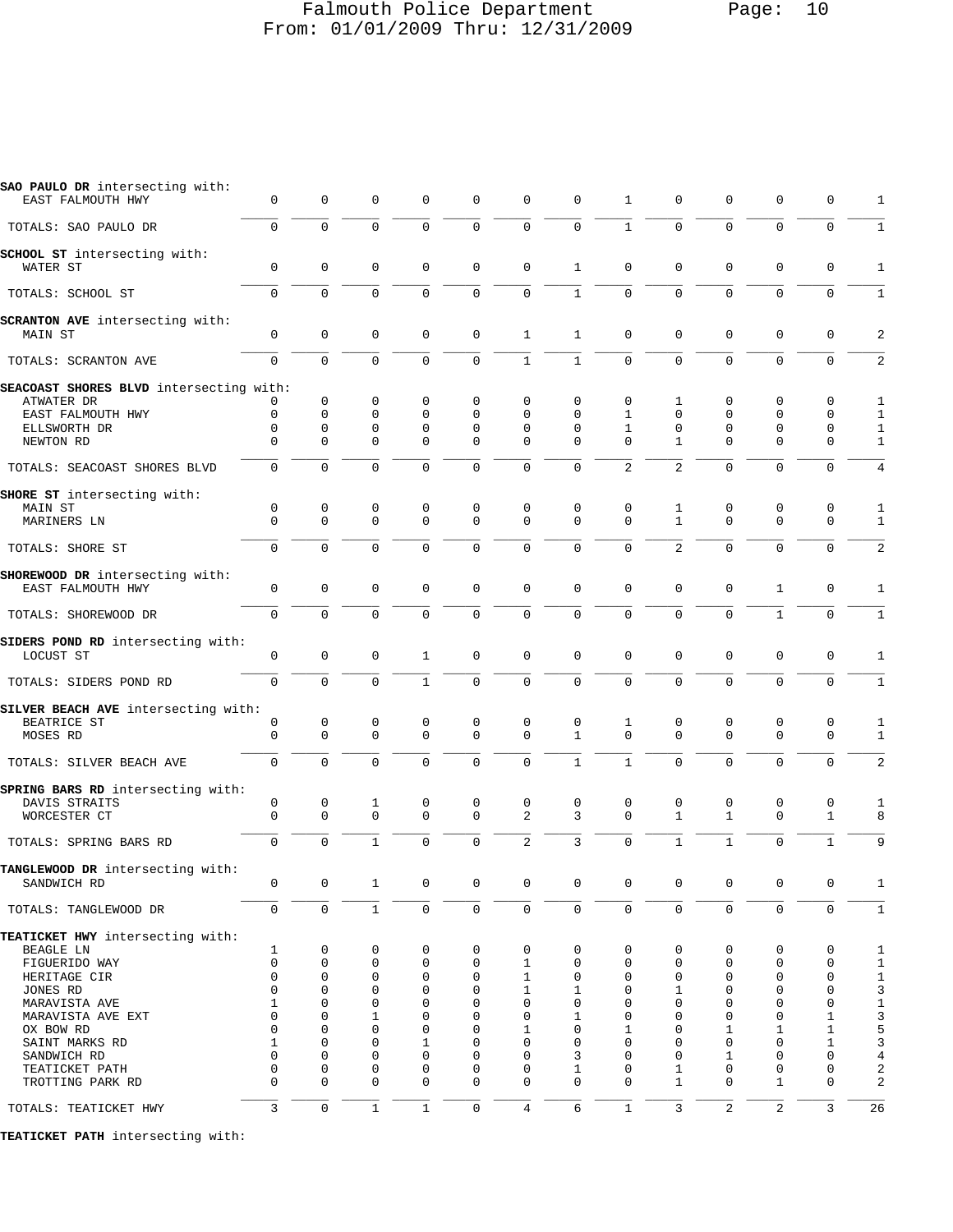# Falmouth Police Department Page: 11 From: 01/01/2009 Thru: 12/31/2009

| TEATICKET HWY                                                               | 0             | 0                       | 0                 | 0                       | 0                 | 0                | 1                           | 0             | 1                | 0                       | $\mathbf 0$       | 0                | 2                   |
|-----------------------------------------------------------------------------|---------------|-------------------------|-------------------|-------------------------|-------------------|------------------|-----------------------------|---------------|------------------|-------------------------|-------------------|------------------|---------------------|
| TOTALS: TEATICKET PATH                                                      | 0             | 0                       | 0                 | 0                       | 0                 | $\mathbf 0$      | $\mathbf{1}$                | $\mathbf 0$   | $\mathbf{1}$     | $\mathbf 0$             | $\mathbf 0$       | $\mathbf 0$      | $\sqrt{2}$          |
| TER HEUN DR intersecting with:<br>PALMER AVE                                | $\mathbf 0$   | $\mathbf 0$             | 0                 | $\mathbf 0$             | 0                 | $\mathbf 0$      | $\mathbf 0$                 | $\mathbf 0$   | $\mathbf 0$      | $\mathbf 0$             | $\mathbf{0}$      | $\mathbf{1}$     | 1                   |
| TOTALS: TER HEUN DR                                                         | $\Omega$      | 0                       | 0                 | $\mathbf 0$             | 0                 | $\mathbf 0$      | $\mathbf 0$                 | $\mathbf 0$   | 0                | $\mathbf 0$             | $\mathbf 0$       | $\mathbf{1}$     | $\mathbf{1}$        |
|                                                                             |               |                         |                   |                         |                   |                  |                             |               |                  |                         |                   |                  |                     |
| THOMAS B LANDERS RD intersecting with:<br>BLACKSMITH SHOP RD<br>RT 28 SOUTH | 0<br>0        | 0<br>$\mathbf{1}$       | 0<br>0            | 0<br>$\Omega$           | 0<br>0            | 0<br>$\Omega$    | 0<br>$\Omega$               | 0<br>$\Omega$ | 0<br>$\mathbf 0$ | 0<br>$\mathbf 0$        | 0<br>$\mathbf{0}$ | 1<br>$\mathbf 0$ | 1<br>1              |
| TOTALS: THOMAS B LANDERS RD                                                 | 0             | $\mathbf{1}$            | 0                 | $\mathbf 0$             | 0                 | $\mathbf 0$      | $\mathbf 0$                 | $\Omega$      | 0                | $\mathbf 0$             | $\mathbf 0$       | $\mathbf{1}$     | 2                   |
| TOWN HALL SQ intersecting with:<br>MAIN ST                                  | 0             | $\mathbf 0$             | $\mathsf 0$       | 0                       | 1                 | $\mathbf 0$      | $\mathbf{1}$                | $\mathbf 0$   | 0                | 0                       | 0                 | 0                | 2                   |
| TOTALS: TOWN HALL SQ                                                        | 0             | $\mathbf 0$             | $\mathbf 0$       | $\mathbf{0}$            | $\mathbf{1}$      | $\mathbf 0$      | $\mathbf{1}$                | $\mathbf 0$   | $\mathbf 0$      | $\mathbf 0$             | $\mathbf 0$       | 0                | 2                   |
|                                                                             |               |                         |                   |                         |                   |                  |                             |               |                  |                         |                   |                  |                     |
| TROTTING PARK RD intersecting with:<br>TEATICKET HWY                        | 0             | $\mathsf 0$             | $\mathsf 0$       | $\mathbf 0$             | 0                 | $\mathbf 0$      | $\mathbf 0$                 | $\mathsf 0$   | 1                | $\mathbf 0$             | 1                 | $\mathbf 0$      | 2                   |
| TOTALS: TROTTING PARK RD                                                    | 0             | 0                       | 0                 | 0                       | $\mathbf 0$       | $\mathbf 0$      | $\overline{0}$              | $\mathbf 0$   | $\mathbf{1}$     | $\mathbf 0$             | $\mathbf{1}$      | $\mathbf 0$      | 2                   |
| TURNER RD intersecting with:<br>SANDWICH RD                                 | 0             | $\mathbf 0$             | 0                 | 1                       | 0                 | $\mathbf{1}$     | $\mathbf 0$                 | $\mathbf 0$   | 0                | $\mathbf 0$             | $\mathbf 0$       | 1                | 3                   |
| TOTALS: TURNER RD                                                           | $\mathbf 0$   | $\mathbf 0$             | 0                 | $\mathbf{1}$            | $\mathbf 0$       | $\mathbf{1}$     | $\overline{0}$              | $\mathbf 0$   | $\mathbf 0$      | $\mathbf 0$             | $\mathbf{0}$      | $\mathbf{1}$     | 3                   |
| VIDAL AVE intersecting with:<br>EAST FALMOUTH HWY                           | 0             | 0                       | 0                 | $\mathbf{1}$            | 0                 | 0                | $\mathbf 0$                 | $\mathbf 0$   | 0                | $\mathbf 0$             | $\mathbf 0$       | 0                | 1                   |
| TOTALS: VIDAL AVE                                                           | $\mathbf{0}$  | $\Omega$                | $\mathbf 0$       | $\mathbf{1}$            | 0                 | $\mathbf 0$      | $\mathbf 0$                 | $\Omega$      | $\Omega$         | $\Omega$                | $\mathbf 0$       | $\mathbf 0$      | 1                   |
|                                                                             |               |                         |                   |                         |                   |                  |                             |               |                  |                         |                   |                  |                     |
| WALDEN AVE intersecting with:<br>GRAND AVE                                  | $\mathbf 0$   | 0                       | 0                 | $\mathbf 0$             | 0                 | $\mathbf 0$      | $\mathbf 0$                 | 0             | 0                | $\mathbf 0$             | $\mathbf 0$       | 1                | 1                   |
| TOTALS: WALDEN AVE                                                          | 0             | $\mathbf 0$             | $\mathsf 0$       | $\mathbf 0$             | 0                 | $\mathbf 0$      | $\mathbf 0$                 | $\mathbf 0$   | $\mathbf 0$      | $\mathbf 0$             | $\mathbf{0}$      | $\mathbf{1}$     | $\mathbf 1$         |
| WALKER ST intersecting with:                                                |               |                         |                   |                         |                   |                  |                             |               |                  |                         |                   |                  |                     |
| PROSPECT ST                                                                 | 0             | $\mathbf 0$             | $\mathbf{1}$      | $\mathbf 0$             | 0                 | $\mathbf 0$      | $\mathbf 0$                 | $\mathbf 0$   | 0                | $\mathbf 0$             | $\mathbf 0$       | $\mathbf 0$      | 1                   |
| TOTALS: WALKER ST                                                           | 0             | $\overline{0}$          | $\mathbf{1}$      | $\mathbf 0$             | 0                 | $\mathbf 0$      | $\overline{0}$              | $\Omega$      | 0                | $\mathbf 0$             | $\mathbf 0$       | $\Omega$         | $\mathbf{1}$        |
| WAQUOIT HWY intersecting with:                                              |               |                         |                   |                         |                   |                  |                             |               |                  |                         |                   |                  |                     |
| <b>BARROWS RD</b>                                                           | 0             | 0                       | 0                 | 1                       | 0                 | 0                | 0                           | 0             | 0                | 0                       | $\mathbf 0$       | 0                | 1                   |
| COLLINS RD                                                                  | $\Omega$      | 0                       | 0                 | 1                       | 0                 | 0                | 0                           | 0             | 0                | 1                       | 0                 | $\mathbf 0$      | 2                   |
| MARTIN RD                                                                   | $\Omega$      | 1                       | 0                 | $\mathbf{1}$            | $\Omega$          | $\Omega$         | 0                           | $\Omega$      | 1                | $\Omega$                | $\mathbf 0$       | 0                | 3                   |
| METOXIT RD<br>RED BROOK RD                                                  | 0<br>$\Omega$ | $\mathbf 0$<br>$\Omega$ | 0<br>$\mathbf{1}$ | $\mathbf 0$<br>$\Omega$ | 0<br>$\Omega$     | 1<br>$\Omega$    | 0<br>1                      | 0<br>0        | 0<br>$\Omega$    | $\mathbf 0$<br>$\Omega$ | 0<br>1            | 1<br>1           | 2<br>$\overline{4}$ |
| TOTALS: WAQUOIT HWY                                                         | $\mathbf 0$   | $\mathbf{1}$            | $\mathbf{1}$      | 3                       | $\mathsf 0$       | 1                | 1                           | 0             | $\mathbf{1}$     | $\mathbf{1}$            | $\mathbf{1}$      | 2                | 12                  |
|                                                                             |               |                         |                   |                         |                   |                  |                             |               |                  |                         |                   |                  |                     |
| WATER ST intersecting with:                                                 |               |                         |                   |                         |                   |                  |                             |               |                  |                         |                   |                  |                     |
| LUSCOMBE AVE<br>SCHOOL ST                                                   | 0<br>$\Omega$ | 0<br>$\mathbf{0}$       | 0<br>$\mathbf 0$  | 0<br>$\mathbf 0$        | 0<br>$\mathbf{0}$ | 0<br>$\mathbf 0$ | $\mathbf 0$<br>$\mathbf{1}$ | 1<br>$\Omega$ | 0<br>$\mathbf 0$ | 0<br>0                  | 0<br>$\mathbf{0}$ | 0<br>$\mathbf 0$ | 1<br>$\mathbf 1$    |
| TOTALS: WATER ST                                                            | 0             | $\mathbf 0$             | 0                 | $\mathbf{0}$            | 0                 | $\mathbf 0$      | $\mathbf{1}$                | $\mathbf{1}$  | $\mathbf 0$      | $\mathbf 0$             | 0                 | 0                | 2                   |
| WATERSIDE DR intersecting with:                                             |               |                         |                   |                         |                   |                  |                             |               |                  |                         |                   |                  |                     |
| WILD HARBOR RD                                                              | 0             | $\mathbf{1}$            | 0                 | 0                       | 0                 | $\mathbf 0$      | $\mathbf 0$                 | 0             | 0                | 0                       | 0                 | 0                | 1                   |
| TOTALS: WATERSIDE DR                                                        | 0             | $\mathbf{1}$            | $\mathbf 0$       | $\mathbf 0$             | 0                 | $\mathbf 0$      | $\mathsf{O}\xspace$         | $\mathbf{0}$  | $\mathbf 0$      | $\mathbf 0$             | $\mathbf 0$       | $\mathbf 0$      | $\mathbf{1}$        |
| WEST AVE intersecting with:                                                 |               |                         |                   |                         |                   |                  |                             |               |                  |                         |                   |                  |                     |
| OCEAN VIEW AVE                                                              | 0             | $\mathsf 0$             | $\mathsf 0$       | 0                       | 0                 | $\mathbf 0$      | $\mathbf 0$                 | $\mathbf{1}$  | 0                | 0                       | 0                 | $\mathbf 0$      | 1                   |
| TOTALS: WEST AVE                                                            | 0             | $\mathbf 0$             | $\mathsf 0$       | $\mathbf 0$             | 0                 | $\mathbf 0$      | $\mathbf 0$                 | $\mathbf{1}$  | 0                | $\mathbf 0$             | $\mathsf 0$       | 0                | 1                   |
| WEST FALMOUTH HWY intersecting with:<br>BRAESIDE RD                         | 0             | 0                       | 0                 | 0                       | 0                 | 0                | 0                           | 0             | 0                | 0                       | 0                 | $\mathbf 1$      | 1                   |
|                                                                             |               |                         |                   |                         |                   |                  |                             |               |                  |                         |                   |                  |                     |